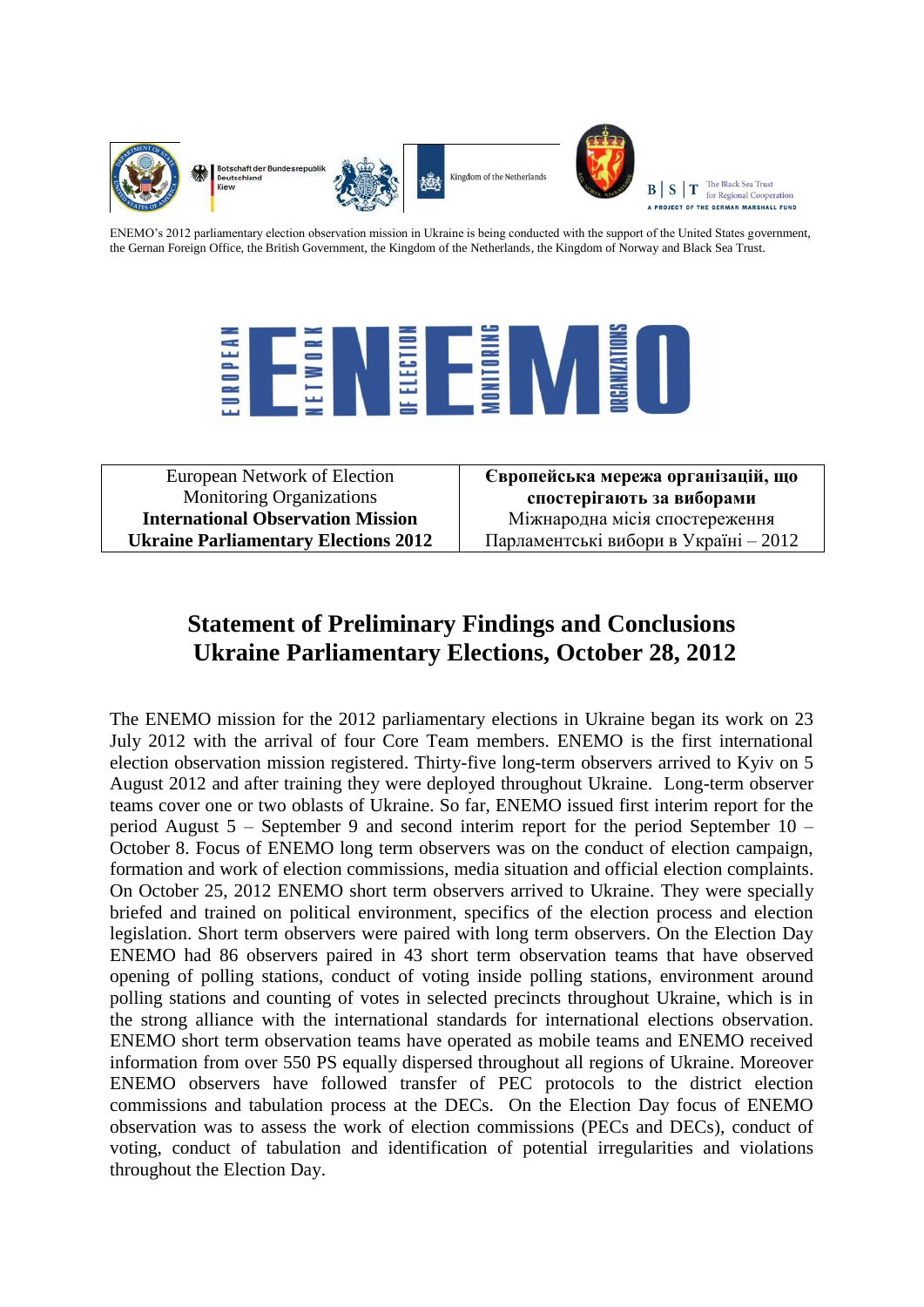## **SUMMARY OF FINDINGS AND RECOMMENDATIONS**

- ENEMO international observation mission to Ukraine has noted that parliamentary elections held on October 28, 2012 were competitive offering voters choice between various political parties and candidates, however, election campaign and polling day were negatively affected by serious flaws and violations. Compared to previous 2006 and 2007 parliamentary elections ENEMO mission observed in the pre-election period significantly higher number of campaign violations, abuse of administrative resources, voter bribery, harassment and intimidation of candidates and campaign workers and intimidation of journalists. The political landscape of 2012 election was also influenced by the fact that two of the prominent opposition figures, Yulia Tymoshenko and Yuriy Lutsenko serving prison sentences. Their trials raised significant concerns over the fairness of the process and implications for the upcoming elections and were largely condemned by the international community.
- The elections of 450 deputies to Verkhovna rada (Parliament) of Ukraine were held on 28 October 2012 according to the re-introduced mixed electoral system in which 225 mandates are elected proportionally from closed party lists and 225 mandates in single mandate districts with a simple majority vote. The threshold for political parties to get mandates has been increased from three per cent to at least five per cent of votes in a single nationwide constituency. The fundamental change of electoral system and adoption of new election law 11 months before election day has raised concerns about ability of political parties and electoral authorities to cope with new significant challenges in organizing parliamentary elections in Ukraine. On a welcome note, the new election law has extended the rights of domestic nonpartisan observers.
- The Central Election Commission meetings are open to observers, media and political parties, however, access to real decision-making is limited. During the pre-election period the CEC has made efforts to improve access of party authorized representative to materials related to CEC resolutions. Nevertheless, absence of access to draft resolutions has restricted political party representatives their right to fully participate in decision-making with their advisory capacity. *ENEMO recommends the CEC to provide the draft resolutions ahead of CEC meetings and create necessary conditions for healthy informed debates on the issues in consideration.*
- ENEMO mission has welcomed decision of the Central Election Commission to restrict possible massive voter migration from one majoritarian district to another.
- The new election legislation also opened space for "technical parties" to win excessive membership in district election commissions and to organize system of massive replacements. As a result, the work of district election commission was negatively affected by high number of replacements by technical parties and by partisan confrontation. Cases of pressure, closed door sessions, limited access for observers to decisions and documents raised serious concerns about transparency and integrity of DEC work. *ENEMO noted necessity for systematic training of election commission members at all levels.*
- The sudden change of the CEC on the procedure of drawing lotteries for the precinct election commissions adopted just five days prior to the lotteries has not achieved unified and transparent implementation by the district election commissions. The CEC instructions were not followed in the same way and as result even repeat lotteries were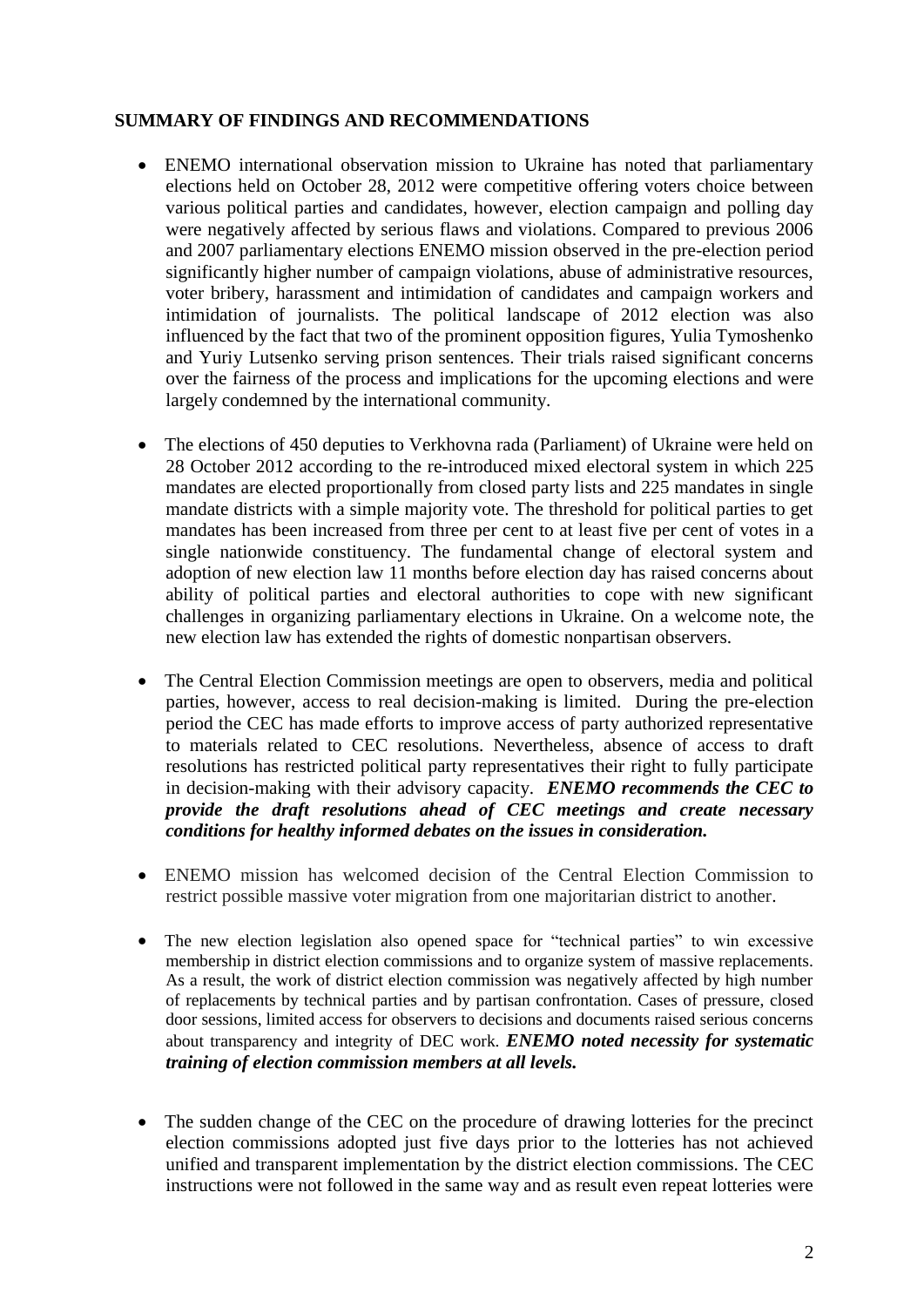required and the process of formation PECs has been quite disorganized and delayed in a number of cases.

- The level of election campaigning has increased in the last month of the campaign. There has been increased number of self-nominated and opposition candidates' complaints about being intimidated, pressured or harassed by tax inspections or authorities.
- Misuse of administrative resources has been widespread. Publicly financed projects are presented as personal candidate achievements or party initiatives in order to promote their election campaign. Domestic observer groups (OPORA, CVU) reported on a high number of cases of voter bribery by candidates. *ENEMO expressed serious concerns about a lack of effective sanctions in cases of voter bribery. The CEC issued only warnings to candidates, however, there were no administrative or criminal consequences for those candidates.*
- The process of registration of candidates on party lists at the Central Election Commission has been rather smooth. However the high number of candidates applying for majoritarian seats in combination with extremely tight deadlines and inconsistent way of processing submitted documents by the CEC created organizational problems and resulted in a number of refusals to register self-nominated candidates.
- On election day, 86 ENEMO observers made 546 visits to polling stations, followed the counting in 42, and observed transfer of protocols to 40 DECs. ENEMO noted such irregularities as presence of unauthorized persons in more than 10% of polling stations observed. Observers reported presence of voters that were not found on the voters list in 73 of visited polling stations. Organized transport of voters by the ruling party was observed in five precincts located in five different regions. ENEMO observers were intimidated by organizers of this activity in Odessa oblast and AR Crimea. ENEMO observers assessed counting process negatively in 7 out of 42 observed cases and especially disorganized and non-transparent in Zakarpattya and Odesa oblast. Transfer of protocols was assessed as orderly in most of the observed cases, but the DEC procedures were chaotic and disorganized in six of observed cases.
- The administrative courts in Kyiv were adjudicating complaints and appeals related to candidate registration and in few cases overturned original CEC decision. However, even in two similar cases the courts did pass conflicting decisions. Although the legal framework allows the CEC to make decisions and the courts to resolve electoral disputes in a timely manner, refused candidates didn't have effective remedies at their disposal.
- Media situation remains a concern particularly continued pressure on television channel TVi and also newspaper Grivna in Mykolaiv and television channels in Kherson and Odessa. ENEMO has welcomed the decision of the Ukrainian Parliament to stop the adoption of draft law to introduce criminalization of defamation.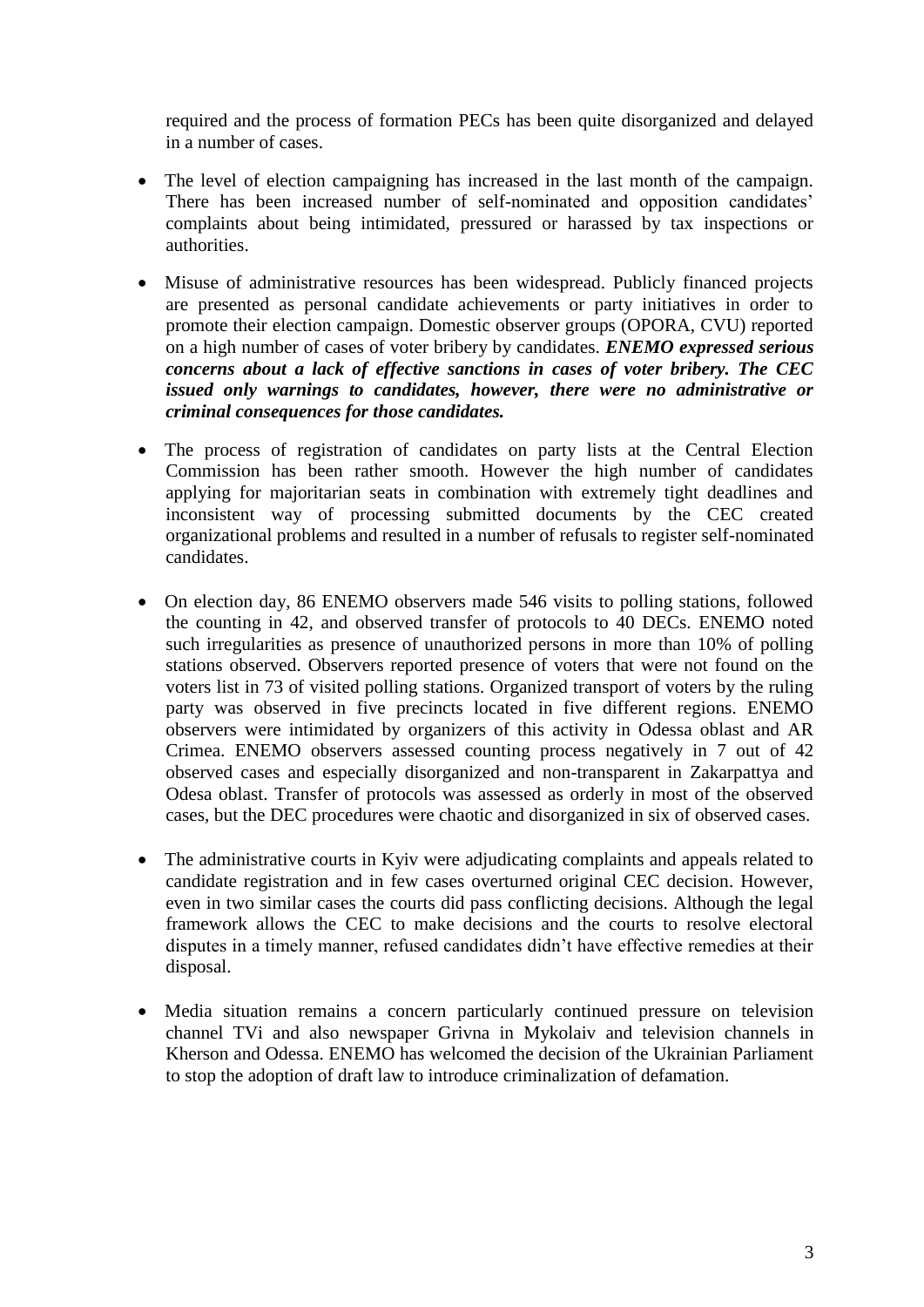## **LEGISLATIVE FRAMEWORK AND ELECTORAL SYSTEM**

On 28 October 2012 Ukrainian voters shall elect its 450 deputies to Verkhovna rada (Parliament) of Ukraine according to the re-introduced mixed electoral system in which 225 mandates are elected proportionally from closed party lists and 225 mandates in single mandate districts with a simple majority vote (first past the post). The threshold for political parties to get mandates has been increased from three per cent to at least five per cent of votes in a single nationwide constituency. The change of electoral system was initiated by the ruling party as part of reform process to adopt unified election code and electoral system changes were pushed through without public discussion and without attempts to build consensus with other political parties. The drafting process of working group was characterized by a lack of transparency and accountability which resulted of suspension of participation of some international organizations (IRI and NDI). The outcome of working group was new parliamentary election draft law instead of originally intended unified election code. Nevertheless, the parliamentary opposition parties and ruling coalition voted for the new parliamentary law in November 2011. New parliamentary election law prohibited participation of electoral blocs and allowed individual candidate self-nominations in a single mandate district.

The fundamental change of electoral system and adoption of new election law 11 months before Election Day has raised concerns about ability of political parties and electoral authorities to cope with new significant challenges in organizing parliamentary elections in Ukraine. On a positive side, the new election law has extended the rights of domestic nonpartisan observers to have right the lodge complaints and to be registered as observers.

On July 2, 2012 Ukrainian parliament adopted new legislation introduced by MP from Party of Regions on special aspects of Guaranteeing Open, Transparent and Democratic Elections of MP Candidates during 2012 Parliamentary Elections. This law provided for usage of webcameras inside polling stations and Internet transmission of voting process.

As noted in the first interim report, the new election law with tight deadlines created organizational difficulties with candidate registration at the Central Election Commission. The new election law also lacks transparent rules for campaign finances such as income and expenditures oversight, illogical provisions and tight deadlines for election commission lotteries and lacks effective sanctions for campaign violations.

## **ELECTION DAY, OCTOBER 28, 2012**

On Election Day, 86 ENEMO observers were deployed to follow opening, voting and counting procedures. Observers in total made 546 visits to polling stations and followed the counting in 42 polling stations and transfer of results to 40 DECs.

Based on the sometimes negative experience of the process in previous elections, and given a competitive environment for this election, most parties visited in the run up to the elections emphasized that they would have large amounts of well-trained observers. In combination with the emergence of a number of new political subjects the CEC registered 146 394 candidate observers and 177 330 political party observers. Additionally, NGOs accredited 38693 observers. In total, 362 417 domestic and 3 797 international observers were registered by CEC.<sup>1</sup> Unlike the ENEMO mission, domestic observers were stationary and followed the process in particular polling stations throughout the day.

1

<sup>&</sup>lt;sup>1</sup> Media delegated 180 journalists and 908 supporting staff.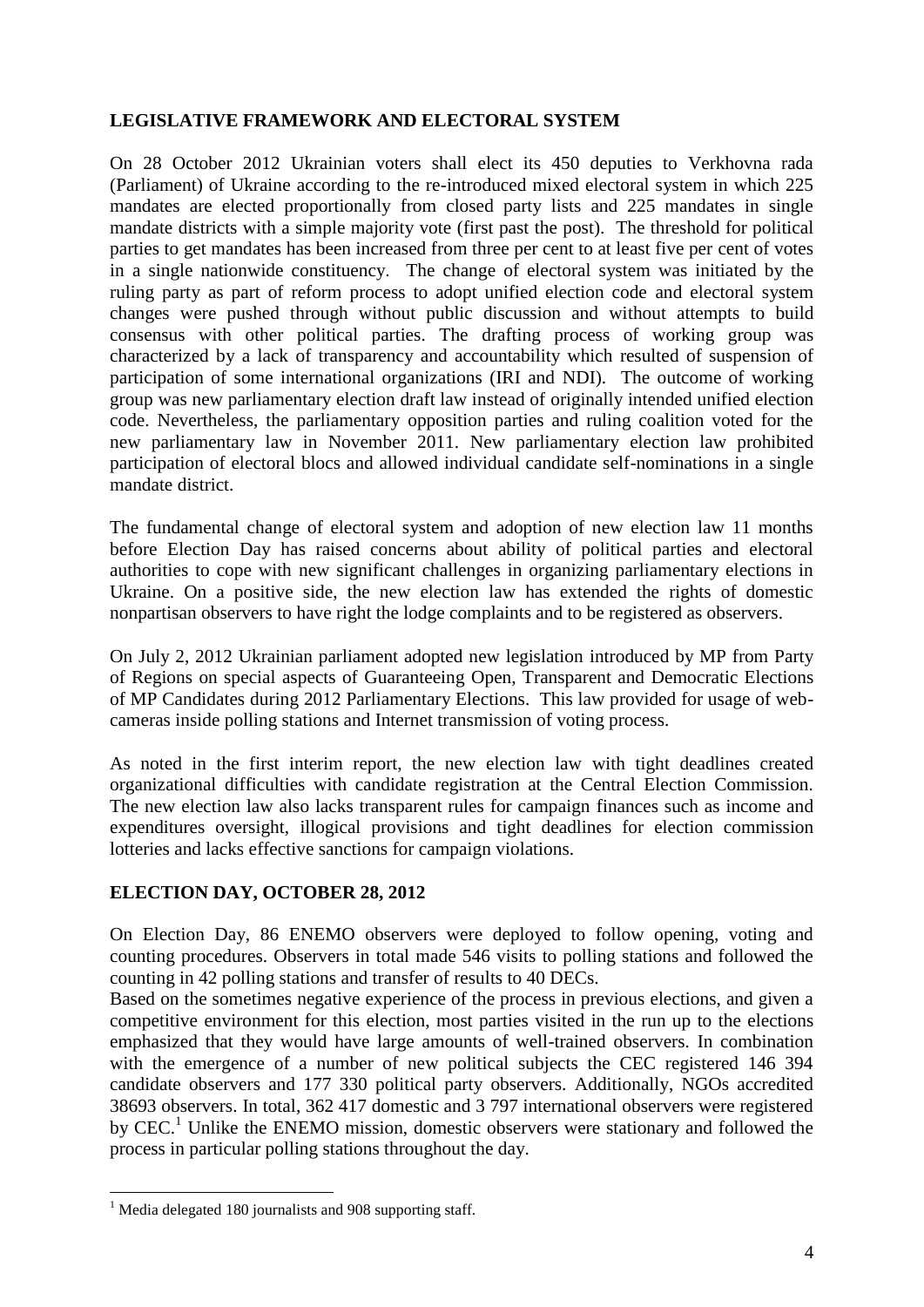The opening process was calm in most observed Polling Stations (PS). However, ENEMO observers reported some irregularities: poster with information on voting procedures were missing at the opening in 29% of visited PSs and opening protocols were not filled out in at least six cases. In 7 precincts out of 42 visited the opening procedure was evaluated as "bad" or "very bad" by ENEMO observers.

ENEMO observers followed the voting process in 462 polling stations. The secrecy of voting was not respected in 37 cases, mostly because of the attendance of few persons in booths, but also caused by a bad set-up of the PS, especially in Kharkiv and Volyn oblast. In total, 4% of visited PSs the precinct set-up was evaluated as unacceptable. Unauthorized persons, mostly police officers, but also some local authorities were present at the polling stations in more than 10% of observed cases, what might have an impact on the voting behaviour as well. ENEMO observers were asked for names and legitimation by unauthorized persons at three polling stations in Kyiv, Zaporozhie and Volyn oblast.

In 16% of observed polling station, ENEMO registered some voters who were not on the voter list. A significant violations connected with voters' lists happened in election districts #221 and #223 in Kyiv city. In particular, around 50 people at polling stations #801001, #800982, #801026 and #801028 complained they could not vote as they were not on the voters' lists and some of them even received invitations for the respective precinct. They filed statements of claim to Shevchenkivskyi District Court which were all dismissed.

At the polling station #681168 Khmelnitsky oblast, Svoboda was stamped as having withdrawn on party list ballots instead of political party Sobor by mistake of the PEC. Therefore, the PEC had to declare all party list ballots as invalid during the counting procedure. Candidate information posters in all polling stations in district #174 Kharkiv oblast contained completely wrong data about the single-mandate district candidate from UDAR party, including his political programme.

ENEMO observers noticed one case of rotating ballot, so-called "carrousel" at PS #230941 Zaporozhie oblast. Furthermore, indications for vote buying were observed in precincts (#350877 Kirivograd oblast, #210724 Zakarpatya oblast and in district 109 Luhansk oblast). In district #133 Odessa, representatives of oppositional parties claimed that pens with ink disappearing are used for fulfil ballots at 4 polling stations visited by ENEMO observers. PEC members exchanged the pens and informed DEC and police, but until then, hundreds of voters have already voted. However, in polling station #511092 where ENEMO observes followed the counting process, the ink did not disappear.

Organized transport of voters to polling stations by vehicles with Party of Regions symbols or coordinated by members of Party of Regions were noticed in five precincts (#631383 Kharkiv oblast, #230941 Zaporozhie oblast, #480332 Mykolaiv oblast, #510200 Odessa oblast and #011111 AR Crimea). In both latter cases, ENEMO observers were intimidated during their observation activities by the drivers respectively coordinators of the organized transport. In total, most violations during the voting process were reported by ENEMO observers in AR Crimea, Odessa and Zaporozhie oblast.

The counting process was assessed negatively in 7 out of 42 observed cases (#210285 and #210697 Zakarpatya oblast, #711046 Cherkasy oblast, #510247 Odessa oblast, #321331 Kyiv City, #111112 AR Crimea, #121093 Dnipropetrovsk oblast). Especially in Zakarpatya and Odessa oblast, the counting procedure was very disorganised and non-transparent.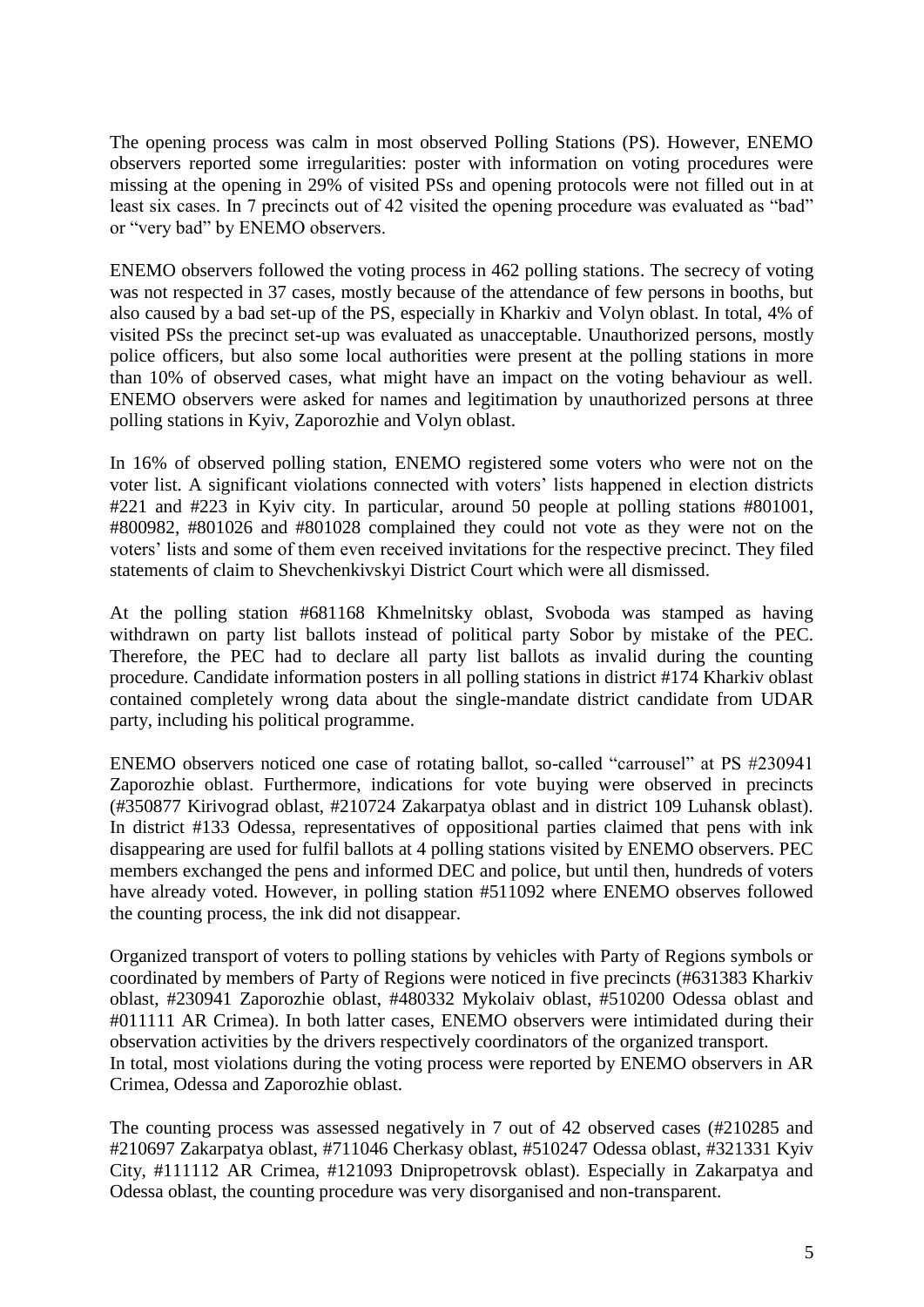Transfer of protocols and voting materials was made in an orderly proper manner in all 38 observed cases, although PEC #681168 tried to delay the transport in order to get rid of ENEMO observers.

DEC activities were evaluated negatively in seven cases, where DEC activities were very disorganised, confusing and chaotic (DECs #140 Odessa oblast, #19 Volyn oblast, #192 Khmelnitsky oblast, #99 Kirovograd oblast, #122 Lviv oblast, #133 Odessa and #109 Luhansk oblast). ENEMO observers had restricted access to monitor DEC procedures properly especially in DECs #19 Volyn oblast, #133 Odessa oblast and #99 Kirovograd oblast. Another team even could not enter DECs due to huge crowds in front of them (#221 Kyiv oblast). In DEC #99 Kirovograd oblast, ENEMO observers noticed a very inefficient work of DEC, the Head nominated by Party of Regions left the session for unknown reason after sending an unusual high number of PECs to correct PEC protocols. Batkivshchyna party complains about similar procedures in seven other DECs, mostly in Kyiv City and Vinnitsia oblast.

ENEMO urges all stakeholders who question the validity of the process to use the legal means provided in the laws and file complaints to the Central Election Commission and responsible courts.

## **ELECTION ADMINISTRATION**

The three-level election administration for the preparation and conduct of the 2012 parliamentary elections in Ukraine consist of the Central Election Commission, 225 District Election Commissions and 33 769 Precinct Election Commissions.

#### **Central Election Commission**

The Central Election Commission is the highest-level commission consisting of 15 members appointed for a seven-year term. They are nominated by the president and appointed by the parliament of Ukraine.

According to the law all meetings of the CEC are public and they should be announced in a timely manner. The CEC is using its website for this purpose as well as for publishing decisions. The CEC staff distributes documents including agenda to all members of the commission and records minutes of all meetings. Media as well as local and international observers have full access to the meeting room. Party authorized representatives in advisory capacity and candidate representatives attending the CEC meetings are allowed to make comments and contribute to discussions.

CEC meetings that are hold on a daily basis are the only form for political parties' authorized representatives to take part in CEC decision-making and contribute to discussions. ENEMO welcomes the practice of CEC to provide party authorized representatives with supplementary materials in relation to the resolution considered by the CEC as well as agenda of every CEC meeting. However, these materials and agendas are disseminated few minutes before the start of the meeting. This practice does not place party representatives in the conditions for healthy debate and discussion. It is recommended that the materials be available in advance, at least one hour before the meeting. Also, the projects of the resolutions are not available either for the observers and journalists or for the party authorized representatives until they appear on the CEC website after the adoption of resolution (usually the following day).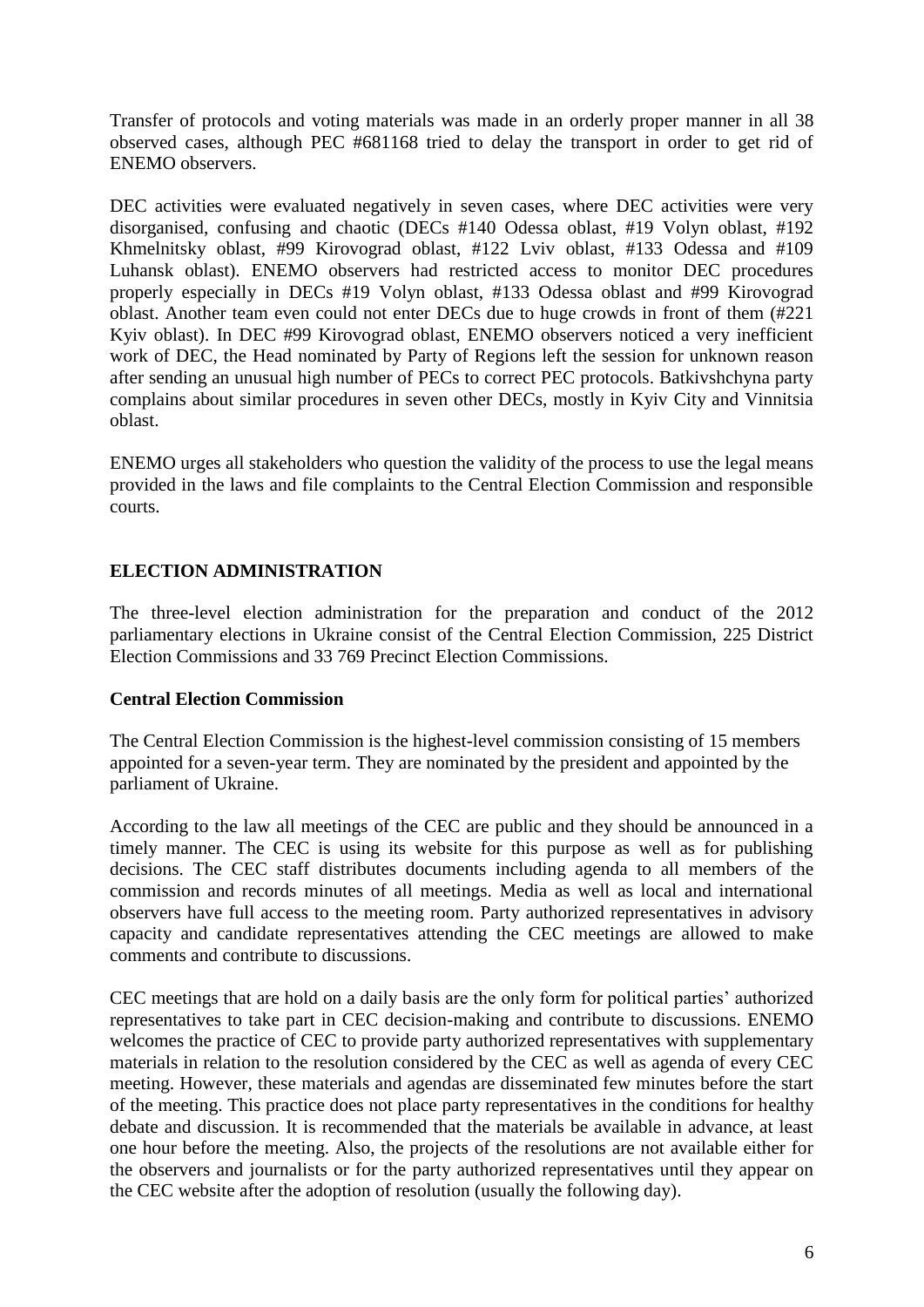The decision-making of CEC has been rather effective and most of the CEC decisions are taken unanimously (90-95%). Although majority of such decisions are of technical character (registration of candidates and proxies, cancelation of registration, etc), the process of real discussions is in majority of cases absent when it comes to other decisions. The CEC meetings is the final stage of adoption of a decision and passing a resolution, drafting process itself does not happen on the CEC meeting and can not be, therefore, observed and assessed. The input of other stakeholders in adoption of decisions is also not visible (unless they present their view during CEC meetings).

The "working" pre-session meetings of the CEC ("naradas") are held regularly before each official public session. According to the CEC, technical issues regarding the agenda are being handled during these meetings. However the actual content can not be assessed as the "naradas" are closed for observers and other entitled representatives. Few interlocutors expressed their concerns to ENEMO mission about the closed character of these pre-session meetings as well as the issues considered during these meetings.

*Overall the transparency of CEC work since the beginning of campaign improved greatly however some other improvements are still necessary. In particular, ENEMO urges CEC to provide the draft resolutions ahead of CEC meetings and create necessary conditions for healthy informed debates on the issues in consideration.*

#### **Formation and Changes into DECs (from the CEC perspective)**

On August 24, 2012 the Central Election Commission draw a lot to determine the composition of 225 district election commissions. Five political parties with status of parliamentary factions in Verkhovna Rada have the right to place one representative in each DEC. The distribution of remaining positions should have been done by drawing lots. Since the law does not specify whether the lot should be drawn for each DEC separately, CEC decided to draw just one lot for all 225 DECs. 81 political parties that nominated at least one candidate participated in lottery drawing. In addition to 5 parliamentary parties, 19 parties were drawn to nominate members at DECs. Only five of these parties have registered a nationwide party list, and many of them registered only few candidates in single mandate districts. Nevertheless these so called technical parties obtained possibility for DEC positions in all districts throughout the country. On the other hand some established political parties with high number of candidates such as UDAR and Svoboda will not be represented in even one DEC. Statistically, that would be very improbable in case of separate lottery drawings for each of 225 DECs, however, the CEC explained its decision by time pressure.

The CEC endorsed the managerial positions of the district election commissions two days later, on August 26, 2012. All 24 assigned parties for nominations to DECs have obtained its proportional share of each category of managerial positions. The distribution was done by computer program to ensure proper percentage for each political party. Then some alternations were done by the CEC to reflect the experience of nominated DEC members. Observers did not have access to this part of the process.

#### **Training of Election Administration**

CEC organized training for the DEC managers – heads, deputy heads, secretaries of DECs – as well as for system administrators and accountants. The training commenced a month and a half before elections and was held in groups of about 300 people. ENEMO expresses concerns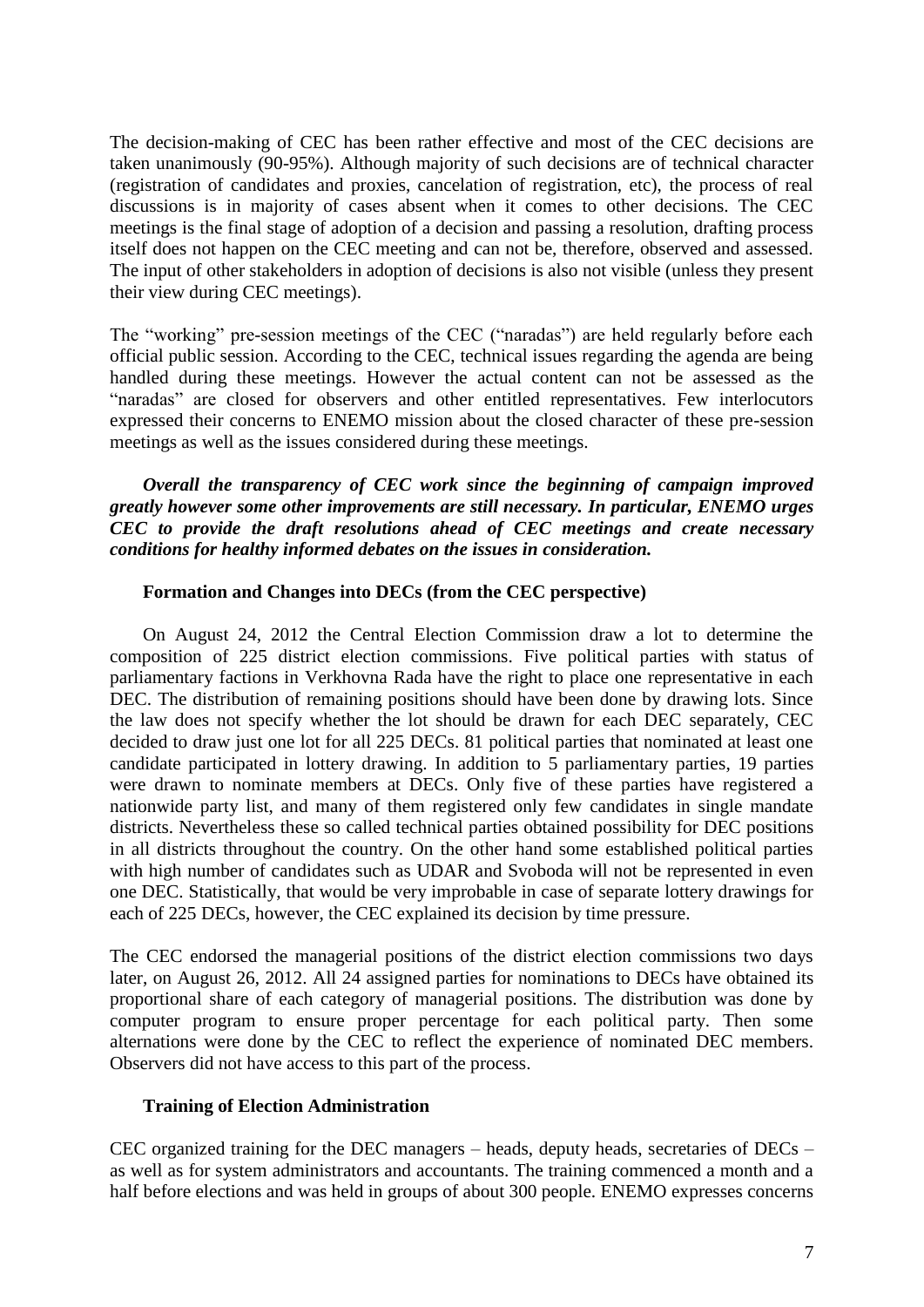as to sufficiency of the trainings as well as for the communication system between CEC and DEC in relation to the trainings for other DEC members and PEC members. DECs, in its turn, were responsible for organization of the training for PEC members however no consistent approach was used in holding these trainings.

The substantial changes in the DECs composition raises concerns of competencies of newly established DEC members. Although all the necessary materials are being dispersed among new DEC members, they are not going through a special centralized training.

In addition to the trainings CEC organized the website with study materials for DEC officials; the website became available 10 days before elections. Although website is a useful resource for training election officials, it should have been available earlier.

CEC also produced handbooks for DECs as well as a compilation of relevant laws which were distributed to every DEC member.

*ENEMO welcomes variety of methods used for training of election officials, however urges the CEC to undertake a more consistent and systematic approach to training election officials of DEC and proper communication system as to DEC trainings for PEC members.* 

## **CEC Resolution on Voter Registration**

On 22 September 2012, the Central Election Commission (CEC) has changed the September 13 resolution # 893 by the resolution #1046, The maintenance body of the State Voter Register can only change the voting place of electors within the borders of the same singlemandate district. Exception has been made only for the members of district and precinct election commissions that will perform their duties on election day. All other voters can request change of address for voting in another polling station just for the same district and thus no migration of voters shall be allowed from one district to another.

According to the CEC, the State Voter Register received unusual high number of applications for changing voting places to specific single-mandate districts in the period from September 13 to September 22. Various interlocutors have raised concerns to ENEMO Mission about previous legal opportunity for candidates to transfer large number of voters from other districts to affect the outcome of election in their single mandate district.

ENEMO welcomes recent decision of the Central Election Commission to restrict possible massive voter migration from one majoritarian district to another.

## **Consideration of Complaints**

ENEMO has analyzed 94 complaints that were adjudicated by the CEC from August 1 to October 27, 2012. According to the official statistics of the Central Election Commission, from July 31 to October 27 the CEC received 503 complaints and 98 of them were adjudicated. Out of all 98 complaints only 4 were fully satisfied and 12 partially satisfied. 39 complaints were not considered on merits and 43 of them were dismissed. 45 cases were sent to the Ministry of Internal Affairs of Ukraine.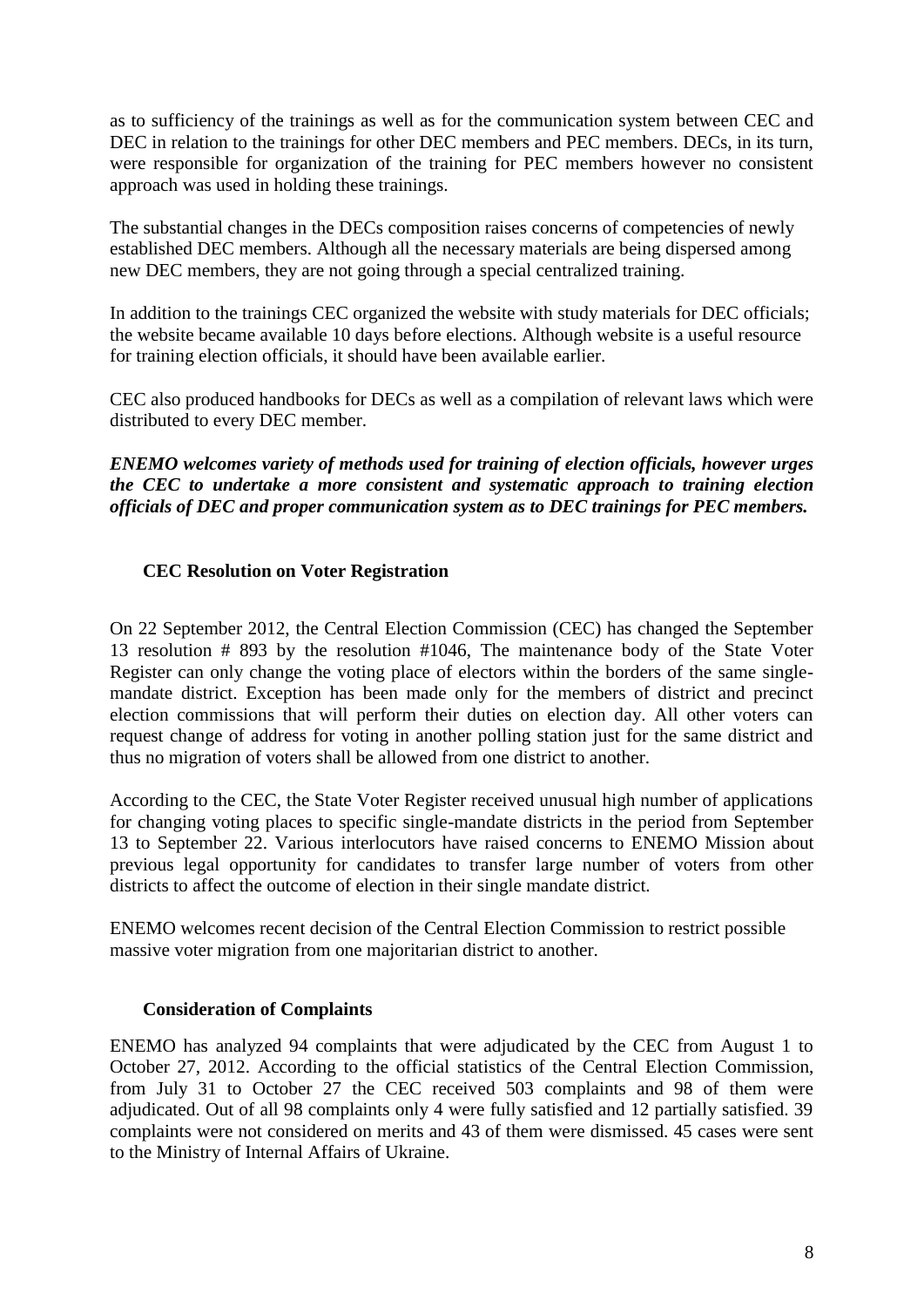ENEMO has as well analyzed 414 complaints adjudicated by district administrative courts, courts of appeal, DECs and local police departments in all 25 oblasts of Ukraine and in the Crimea from August 19 to October 21, 2012. ENEMO has information on decisions passed on 252 complaints. These complaints can be categorized according to the following violations: abuse of administrative resource - 17, campaign violation - 57, indirect vote bribery - 12, candidate registration - 34, DEC activity - 65, PEC activity - 4, lottery at PECs - 17, other (recognition of illegal actions) - 46. Out of 252 complaints 51 were fully satisfied, 24 partially satisfied, 166 rejected and 11 dismissed.

Out of 51 satisfied complaints 19 were issued because of campaign violation, 19 - DEC activity,  $3 - PEC$  activity,  $10 -$  other (negative propaganda by newspapers and average citizens). Among satisfied complaints on campaign violations 7 were against the Party of Regions, 2 against Batkivshchyna, 2 against self-nominated candidates, 1 against UDAR. Among 19 complaints on DECs activity 5 were filed by representatives of the Party of Regions, 9 by Batkivshchyna representatives, 5 by representatives of other parties (Liberalna Ukraina, Svoboda, and European Party of Ukraine).

## **CEC Warnings**

According to the article 61.1 of the law on elections of People's Deputies of Ukraine "*the Central Election Commission may adopt a decision to issue a warning to a party whose MP candidates are included in the party's electoral list or to an individual MP candidate*." The CEC in practice has issued warnings only based on a court decision.

The CEC issued warnings in 23 cases from September 6 to October 26, 2012, in all of which it referred to the court decisions. Warnings were issued to MP candidates from the following parties: Batkivshchyna - 6, UDAR - 2, Svoboda - 1, Ruskiy Blok - 1, Velyka Ukraina - 1, Ridna Vitchyzna - 1, United left and peasants - 1. The following parties were issued warnings as well: Batkivshchyna - 1, UDAR - 1, Oleh Liashko's radical party - 1. Six self-nominated candidates also received warnings. The abovementioned warnings can be categorized according to the following violations: campaign violation  $-20$ , indirect vote bribery  $-3$ .

MP candidate Anatoliy Dyriv nominated by Batkivshchyna was issued 4 warnings for campaign violation (spreading of campaign materials with no printing data). However, Mr. Dyriv did not have an opportunity to defend himself at court during corresponding court hearings as he never received any notifications from the court. Mr. Dyriv was only informed about warnings issued to him as the CEC sent copies of Resolutions to him.

According to the article 61.5 "*If an election commission discovers a violation provided for by Part two of this Article or any other violation for which a criminal or administrative liability has been established by the law, the election commission shall notify law enforcement bodies of the violation for the purpose of investigation and reaction in accordance with the law*." When the CEC forwards complaints to the law enforcement bodies, it exercises that legal obligation. However, the CEC just notifies them and isn't responsible for follow up.

There is no information available about investigation and prosecution of such violations. The CEC can only cancel the registration of an MP candidate if there is a judgment of a court finding the MP candidate guilty of committing a deliberate crime and it has come into force. The courts already ruled on 3 cases of indirect voter bribery.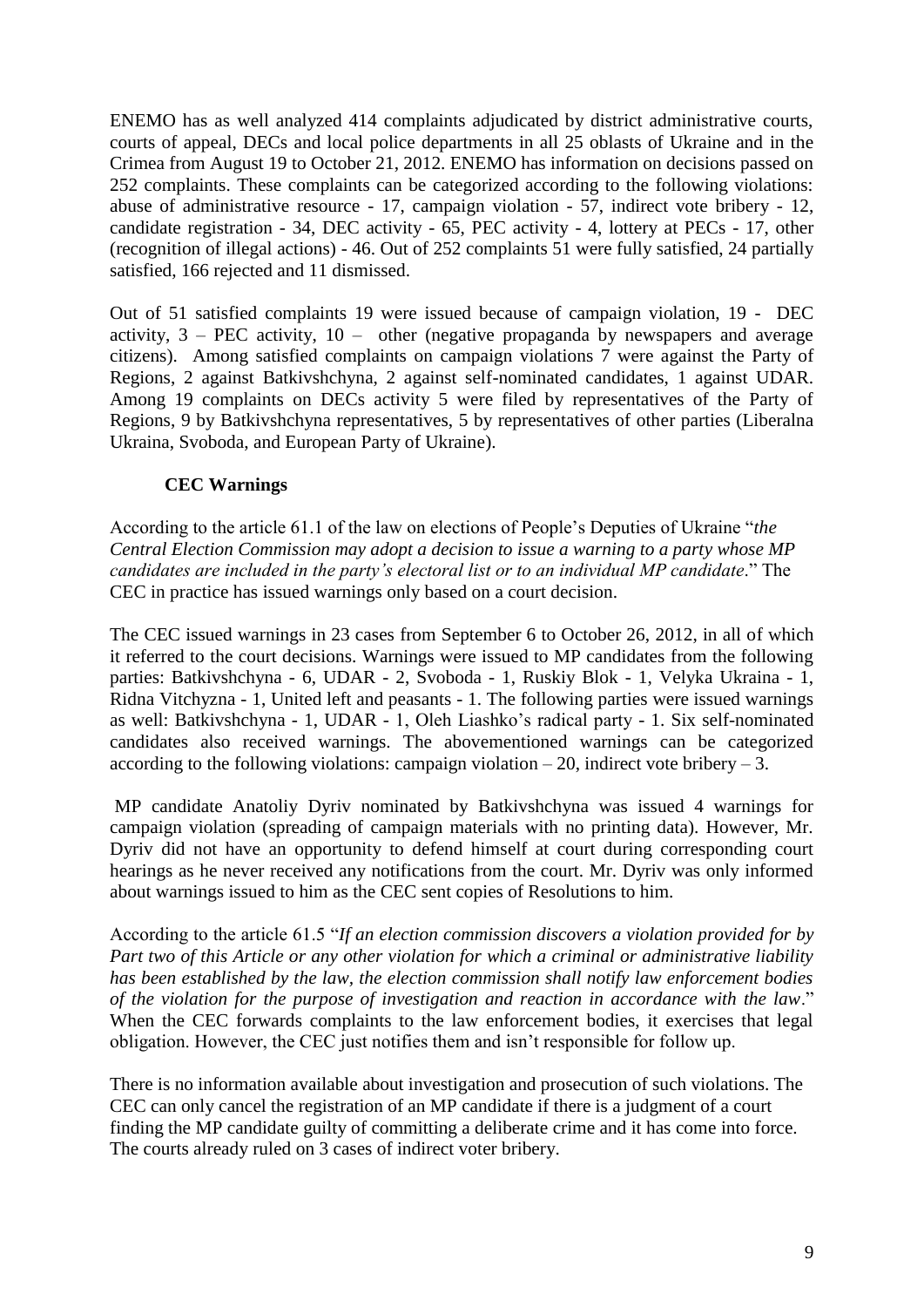On September 12, 2012 Kyiv Administrative Court of Appeal passed a decision which stated that MP candidate nominated by the Svoboda party in ED#223 Levchenko Y.V. transferred 10.000 hrn on the account of the National Library of Ukraine using money not from his electoral fund. He violated Part 13, Article 74 and Part 6, Article 67 of the Law.

On September 16, 2012 Kyiv Administrative Court of Appeal passed two decisions to stop self-nominated MP candidates in any actions connected with indirect bribery of voters and the CEC issued corresponding warnings. The first decision was passed on David Zhvaniya running for elections in Odessa region. The second was on MP candidate in ED#212, Kyiv region Balenko Ihor Mykolayovych. He as a head of supervisory board of PrJSC Furshet initiated a special discount program for pensioners to get a 7% discount card for buying products in Furshet supermarket and in such a way stimulated voters to support him during the elections. Mr. Balenko violated Part 13, Article 74 of the Law.

*ENEMO expressed serious concerns about a lack of effective sanctions in cases of voter bribery. The CEC issued only warnings to candidates, but there are no administrative or criminal consequences for those candidates.* 

#### **CEC decision on access to web-cameras recordings**

Web-cameras were installed in all polling stations in Ukraine and were recording and transmitting the process of voting from 7.15 until 20.00. The counting process was also recorded however it was not available for public and was not transmitted via Internet.

On October 27, 2012 just one day prior to election day the CEC adopted the decision that regulates the procedure of access to the web-camera recordings. It establishes the term for receiving the recordings by the entitled persons as 2 days (from the regular polling stations in which the transmission was available) and 4 days (from the regular polling stations where the transmission was not available) by filling out written application form to CEC. In the event of an applicant wishing to receive the video from multiple polling stations the term of consideration of such a request can be prolonged but cannot take more than 20 days. As of October 29, 2012 this important CEC decision was not available on the CEC website which makes its implementation for entitled persons extremely challenging.

#### **District Election Commissions**

Work of district election committees was often characterized by open confrontations between two camps, mostly a pro-governmental and an oppositional fighting for influence (e.g. DEC #2 AR Crimea, # 175 in Kharkiv oblast, #139 Odessa oblast, #153 Rivne oblast, #200 Cherkasy or #11 in Vinnitsia oblast). A number of DECs resumed the CEC practice of holding closed working meetings without public access. At least 15 DECs were reported to work in a highly non-transparent way, especially DECs #135 Odessa oblast, #122 Lviv oblast, #97 Kyiv oblast, #2 and # 7 AR Crimea, but also DECs #104, #112 and #113 Luhansk oblast, #22 and #19 Volyn oblast, #10 AR Crimea, #43 Donetsk oblast, #116 and #117 Lviv oblast and #130 Mykolaiv oblast. Beside holding so-called "naradas", in cases of presence of domestic and international observers these DECs postponed their official sessions to night hours or adopt agendas with the purpose to "bore" observers and make them leave the sessions. Additionally, in DECs #68 and #69 Zakarpatya oblast, #67 Zhytomyr oblast, #97 Kyiv oblast commission decisions were not made public or observers had a limited access to them. In DECs #135 and #141 Odessa oblast, #6 and #10 AR Crimea, #122 Lviv oblast, #67 Zhytomyr oblast, #101 Kirovograd oblast #113, #117 Lviv oblast and #106 Luhansk oblast,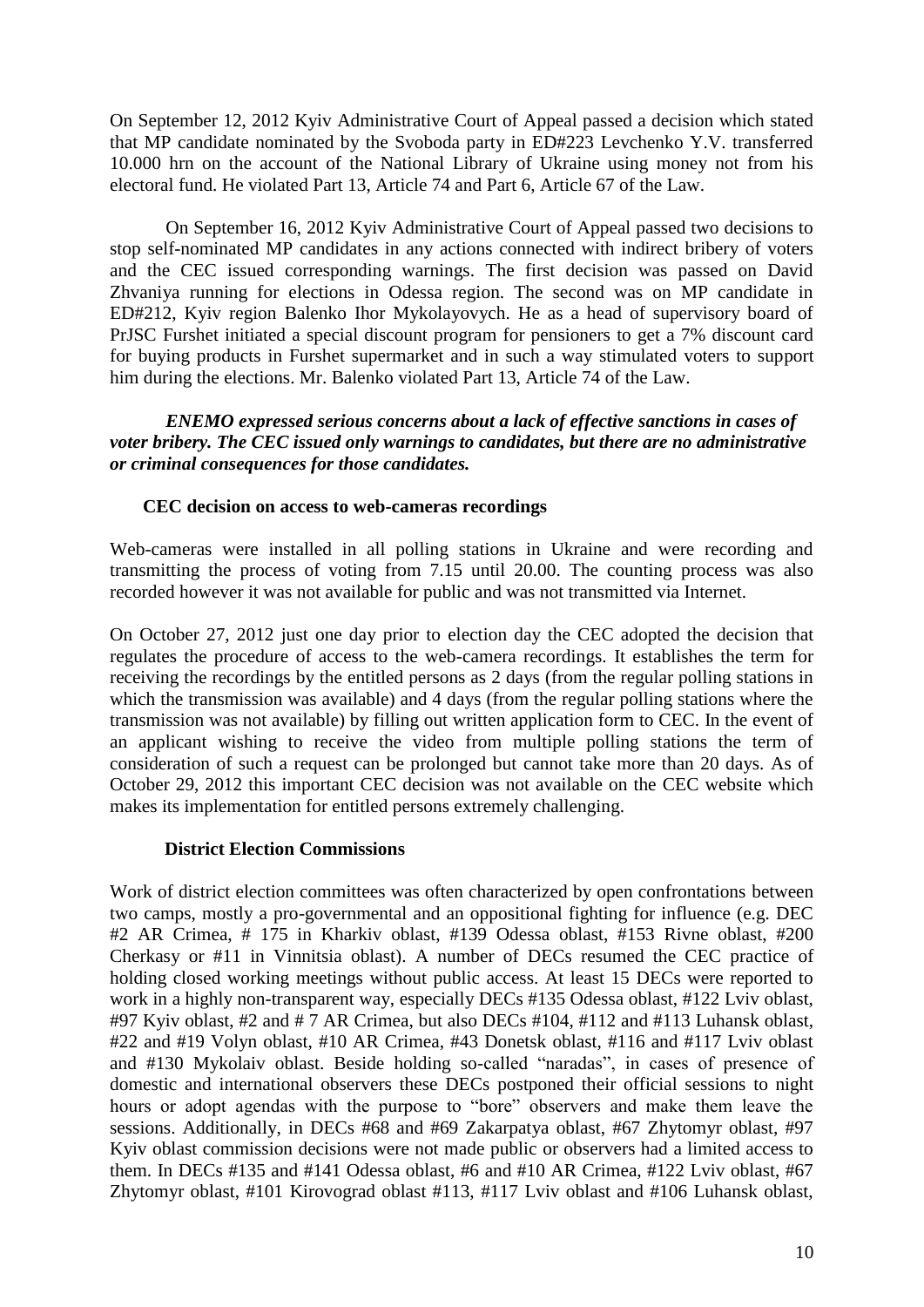even some DEC members nominated by oppositional parties did not have access to all commission documents such as protocols, lists of PEC members, lists of distribution of managerial positions.<sup>2</sup>

The composition and frequent replacements of the DECs raised concerns about the lack of balance of relevant political parties. According to CEC data, political parties replaced 2366 out of 4050 existing DEC members having changed staff composition by 58% until October 23. The amount of replacements in managerial DEC positions is even higher: 471 out of 675 Heads, Deputy Heads and Secretaries were replaced which means 70%. Analysis of CIFRA monitoring-analytical group from Lviv showed that smallest amount of replacements was performed by political parties represented by factions in the Verhovna rada, while the largest share of replacements was made by six technical parties: *"RusYedyna"* (The Only Rus), *"Bratstvo"* (Brotherhood), *"Ruskyy Blok"* (Russion Bloc), "Union of Anarchists of Ukraine", *"Yedyna Rodyna"* (The Only Family) and *Ruska Yednist*. The total percentage of replacements coming from these technical parties is higher than 100%, it means that even persons who were substituted already are substituted again.

This analysis revealed that 391 members of DECs as of September 5, 2012 are the same members that in the second round of Presidential Elections 2010 represented the candidate Viktor Yanukovych. Only 79 members of them were officially submitted from the Party of regions faction, while other 312 members were brought in from other political parties. ENEMO observers found extreme cases of replacements like in DECs #119 (Lviv oblast) and #194 (Cherkasy oblast). Members who were representing Batkivshchyna (#119) respectively Party of Regions (#194) at end of August, later became Heads of Commissions nominated by Christian-Democratic Party of Ukraine respectively Union of Anarchists of Ukraine. Their primary parties nominated new members to those DECs instead of them. Similar rotation happened in DEC #2 AR Crimea where the commission Head nominated by Party of Regions changed to a simple member nominated by Ukraine Forward whereas Party of Regions delegated a new Head. Furthermore UDAR signed a cooperation agreement with Christian-Democratic Party of Ukraine and political party Youth To Power<sup>3</sup> which replaced some of their DEC representatives with UDAR members (e.g. in DECs #9 AR Crimea, #42 Donetsk oblast, #76 Zaporozhie oblast and #62 Zhytomyr oblast).

Those facts raised concerns that technical parties are replacing their members with people who are actually not their members or sympathizers, but are following interests of other political parties. Significantly, at least five members of technical political parties could not remember which party are they officially representing after ENEMO observers asked them (DEC #141 Kharkiv oblast, #187 in Khmelnitsky oblast, #76 Zaporozhie oblast, #7 Ar Crimea and #52 Donetsk oblast).

## **Procedure for Establishing the Precinct Election Commissions (PEC lotteries)**

On September 13 just five days prior to the deadline of nomination for PEC members, the CEC changed the rules of conducting the lottery for PEC formation. The resolution #895 was passed by the majority votes (8 for, 2 abstained, 2 against) and stated that each of 225 DECs will hold only one lottery for all PECs within the respective district. The CEC created a complicated lottery procedure which was supposed to ensure a larger balance of political subjects in PECs. Nevertheless, opposition parties, domestic and international observers

1

 $2$  In DEC #135 Odessa oblast, PEC secretaries were provided contact data of PEC members before the DEC member and PEC heads nominated by Batkivshchyna

<sup>&</sup>lt;sup>3</sup> http://klichko.org/ua/news/news/udar-pidpisav-ugodu-pro-spilniy-zahist-rezultativ-viboriv-z-partiyami-moloddo-vladi-ta-hdpu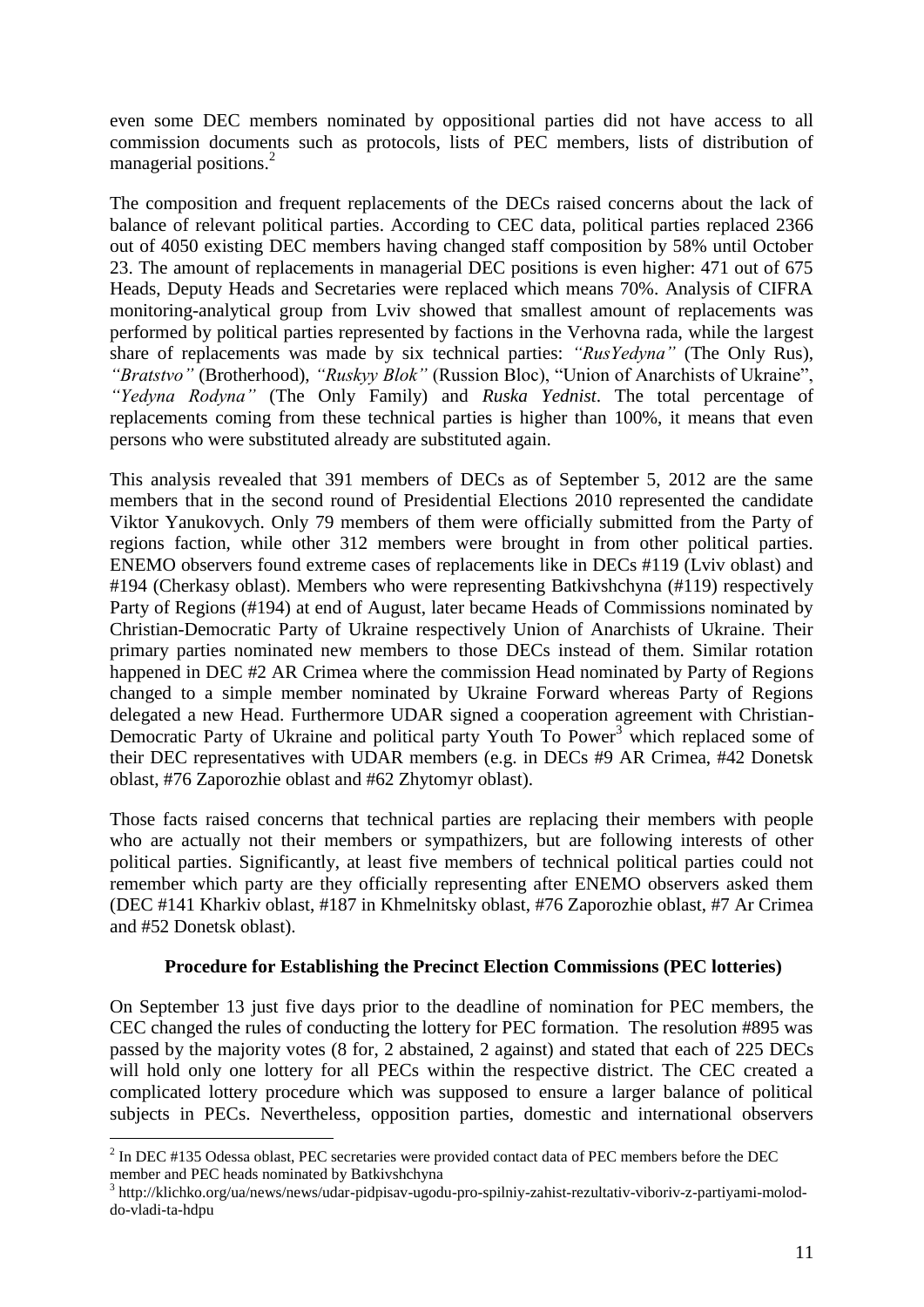including ENEMO raised concerns about the late change of rules and claimed possible lack of balance of relevant political subjects at the precinct level.

Preparation activities for lot drawings and nomination procedures for PECs proceeded very inconsistently and were full of irregularities. Lists with PEC nominees from oppositional parties were refused due to missing stamp, information data or signature of party chairman in at least four  $DECs<sup>4</sup>$ , while according to Svoboda the same application forms for their party were accepted in other DECs. Batkivshchyna nomination lists was refused initially, but then accepted after DEC consultation with CEC in DECs #135 (Odessa oblast) and #43, #57 and #58 (Donetsk oblast) or after successful court complaints in DECs # 57 and #58 (Donetsk oblast). On the other hand, lists of some parties generally considered to be technical were accepted after the deadline for submissions expired on September 20 at midnight.<sup>5</sup> At least in three DECs, multiple nomination lists were submitted by the same person who did not have the power of attorney for all of them.<sup>6</sup>

The lottery drawing itself was mostly open, the access of observers and media was guaranteed. Nevertheless, in DECs #19 (Volyn oblast), #146 Poltava oblast, #149 Poltava and #24 Dnipopetrovsk oblast Batkivshchyna, Svoboda respectively UDAR representatives claimed about lot manipulation in terms of different sizes of envelopes, taped or visible lot numbers.

The CEC provided DECs with instruction that "the lottery deals with the numbers of the nominees, and not with candidates who presented the nominees" and that "the number of lots should correspond to the biggest number of nominees for a PEC". According to it, the lottery should be implemented referring to the timeline of submitting applications for each PEC. Since not all parties applied for every PEC and some multiple nominees were excluded, the nomination orders were different for each PEC. In this way, the implementation of lottery should have ensured more balanced composition of PECs than the single lottery drawn for DECs.

Despite this information how to handle the concrete procedure of lot drawing, at least 38 DECs violated intended procedure, mostly by drawing lots and implementing its results referring to political subjects which had some similarities with the DEC lottery. 17  $DECs^7$ provided ENEMO observers with lists of results connecting drawn numbers with political subjects what was misleading, since they should not refer to them, but to the concrete nominee number on each PEC – and those were different from PEC to PEC. DECs which drew lotteries referring to political subjects had to repeat the lottery after intervention of CEC or to make a new data input to the CEC software<sup>8</sup> what caused new PEC compositions. In DECs #191 Khmelnitsky oblast and #160 Sumi oblast, lots were drawn for each PEC separately and had to be redrawn according to CEC instructions as well.<sup>9</sup> Altogether, ENEMO

1

<sup>&</sup>lt;sup>4</sup> For examples in DECs #135 (Odessa oblast; Svoboda, Rukh and Ukrainian People's Party), #107 (Luhansk oblast; Radikalna Partiya, Rukh and Novaya Politika), and #5 (AR Crimea, Svoboda).

 $<sup>5</sup>$  For example 12 political subjects in DEC #21 Volyn oblast, at least 11 political parties in #187 Khmelnitsky</sup> oblast, 5 parties DEC #152 Rivne oblast, furthermore at least one party in DECs #218 City of Kyiv, #165 and #166 Ternopil oblast

 $6$  In DEC #22 (Volyn oblast) oner person submitted 20 nomination lists, in #27 (Dnipropetrovsk region) one person had seven lists, in #153 (Rivne oblast) four persons brought 44 party list, in DEC #189 (Khmelnitsky oblast) five persons submitted 42 application lists

 $^7$  #221 and  $\#214$  Kyiv oblast,  $\#115$  Lviv oblast,  $\#19$ ,  $\#21$  and  $\#22$  in Volyn oblast,  $\#152$ ,  $\#153$  and  $\#156$  Rivne oblast, #62 and #63 Zhytomyr oblast, #127, #128, #129 and #130 Mykolaiv oblast, #158 and #160 Sumi oblast <sup>8</sup> E.g. DECs #75 Zaporozhie; #127, #130, #132 Mykolaiv, #183 Kherson, #157 Sumi or #60 Donetsk

 $9 \text{ In DEC } #160 \text{ CEC}$  interrupted the lottery and instructed the commission to draw just once for all DECs.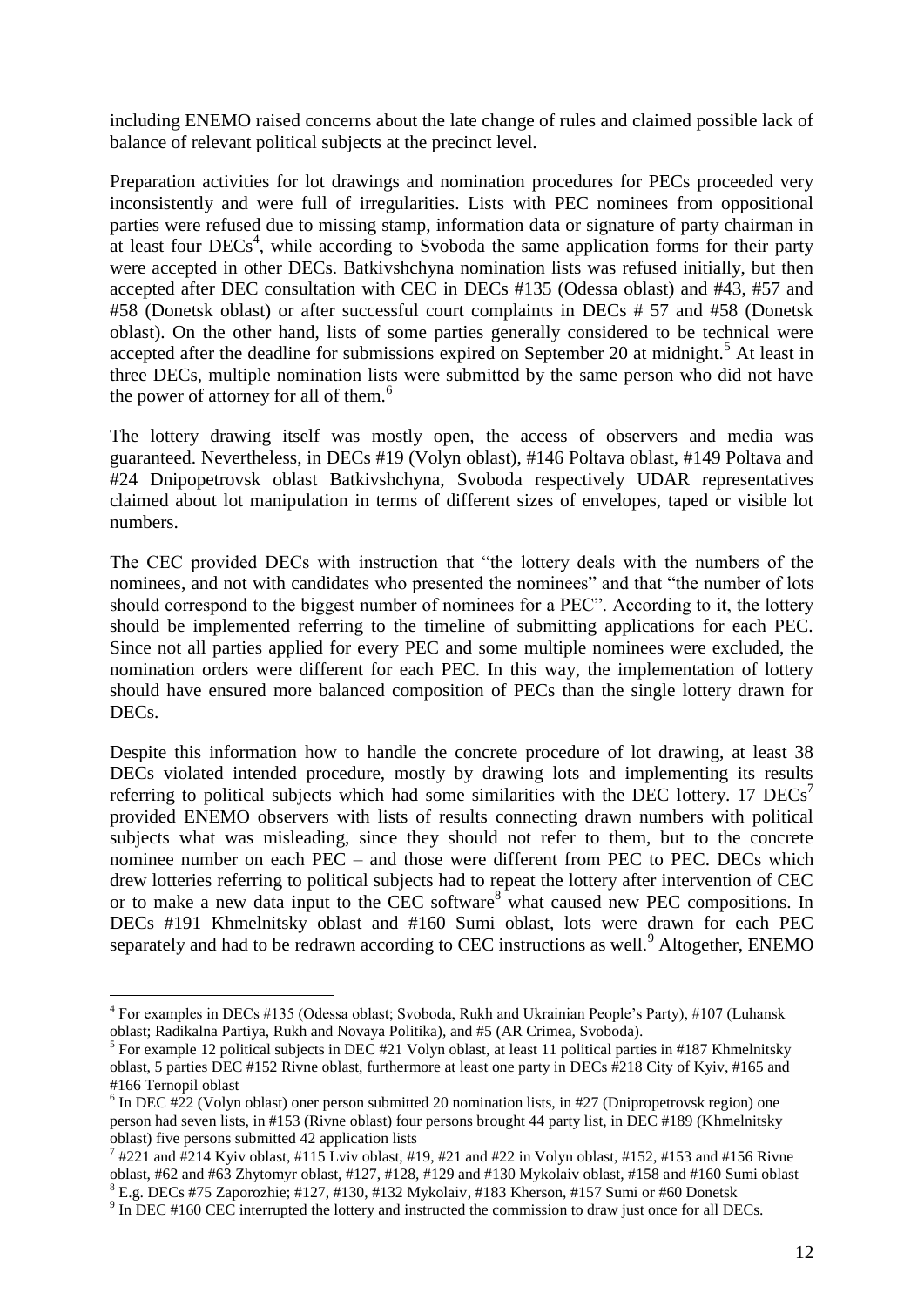observers reported 18 DECs which had to repeat the lottery procedure, $10$  whereas the number of requests for a new data input was much higher. The reasons for repeated lotteries were wrong number of drawn lots<sup>11</sup> or not excluding double nominated PEC members. High number of CEC interventions with request for corrections shows again that the DECs were not trained and informed enough to arrange a unified lottery drawing and its implementation.<sup>12</sup>

#### **Formation and Work of Precinct Election Commissions**

Every LTO team reported at least one DEC where same persons were nominated by two or even three different political parties. The highest number of multiple nominated PEC representatives were reported from DECs #225 Sevastopol City (3360), #87 Ivano-Frankivsk (3187), #20 Volyn oblast (1630), #205 Chernigiv oblast (853), #123 Lviv oblast (800), #125 Lviv oblast (over 700), #97 Kyiv oblast (over 600), #175 Kharkiv oblast (432), #179 Kharkiv oblast (over 400) and #38 Dnipopetrovsk oblast (over 300).

There are indications that lists of technical parties were made from one center with the purpose to get as many PEC memberships as possible and to replace them later. In DEC #12 Vinnitsia oblast, ENEMO observers found out that 21 political parties including the faction of Party of Regions have the same phone number as their headquarters contact data.<sup>13</sup> PEC nominations were the reason for an incident in district #22 (Volyn oblast) on September 17 where students of Lutsk pedagogical college confirmed to our LTO team that they were forced to stay at school until 11 p.m. and to fulfil PEC applications for several political parties. In DEC #5 AR Crimea exactly the same ID copies accompanied by different signatures were used for applications of two different political parties; in DEC #145 Poltava oblast all applications of political party Youth to Power had the same signature. Those examples substantiated suspicions that a number of multiple nominations was done without the knowledge of the nominees.<sup>14</sup>

Additionally there was a tendency to submit a large number of nomination lists shortly before the deadline expired and to flood the commission with paperwork, so the applications could not be checked properly.<sup>15</sup> In DEC #192 Khmelnitsky oblast, applications with same birth date, phone number and address, but with slight differences within the name spelling (one letter was added or missing) were submitted by different political subjects. Nominations with same names, but different addresses were reported from DEC #126 Lviv oblast. In this way,

<sup>1</sup>  $10$  DECs # 194 and 195 Cherkassy oblast; #47 and #51 Donetsk oblast, #11 Vinnitsia oblast, #87 Iv.-Frankivsk oblast, #167 Ternopil oblast, #35 Dnipopetrovsk oblast, #116 and 118 Lviv oblast, #109 Luhansk oblast; #141 Odessa oblast, #191 Khmelnitsky oblast, #22 and #23 Volyn oblast, #132 Mykolaiv oblast, #225 Sevastopol City and #160 Sumi oblast. Additionally, in DEC #27 Dnipropetrovsk oblast the commission had to continue the lottery on the next day because just 19 numbers were drawn primarly.

 $11$  For example in DEC #203 Chernivtsi oblast, the number of lots corresponded to the total number of registered political subjects; in DEC 122 Lviv oblast just 21 lots were drawn.

 $12$  The CEC member told ENEMO team that only half of DECs were trained on the proper PEC lottery procedure.

<sup>&</sup>lt;sup>13</sup> Amonog others "The Only Family" (Edyna Rodyna), "Brotherhood" (Braterstvo), "State" (Derzhava), "Union of Anarchists of Ukraine", "Green Planet", "Russian Bloc" (Russkiy block), "Solidarity of Women of Ukraine", "The Only Rus" (Rus' yedyna), "Russian Unity", "Slavonic Party", "Liberal Party", "People's and Labour Union of Ukraine", etc.

<sup>&</sup>lt;sup>14</sup> The third possible reason is that multiple nominations represented a strategy of certain political parties to disqualify rival PEC nominees. Batkivshchyna representatives in DEC # 136 complained that their application data were stolen from the commission and provided to other political subjects after what they were nominated again.

<sup>&</sup>lt;sup>15</sup> For example, in DEC #122 Lviv oblast 41 political subjects submitted their list at the very last day, in DEC #189 Khmelnitsky oblast almost 40 applications lists were submitted within the last two and half hours.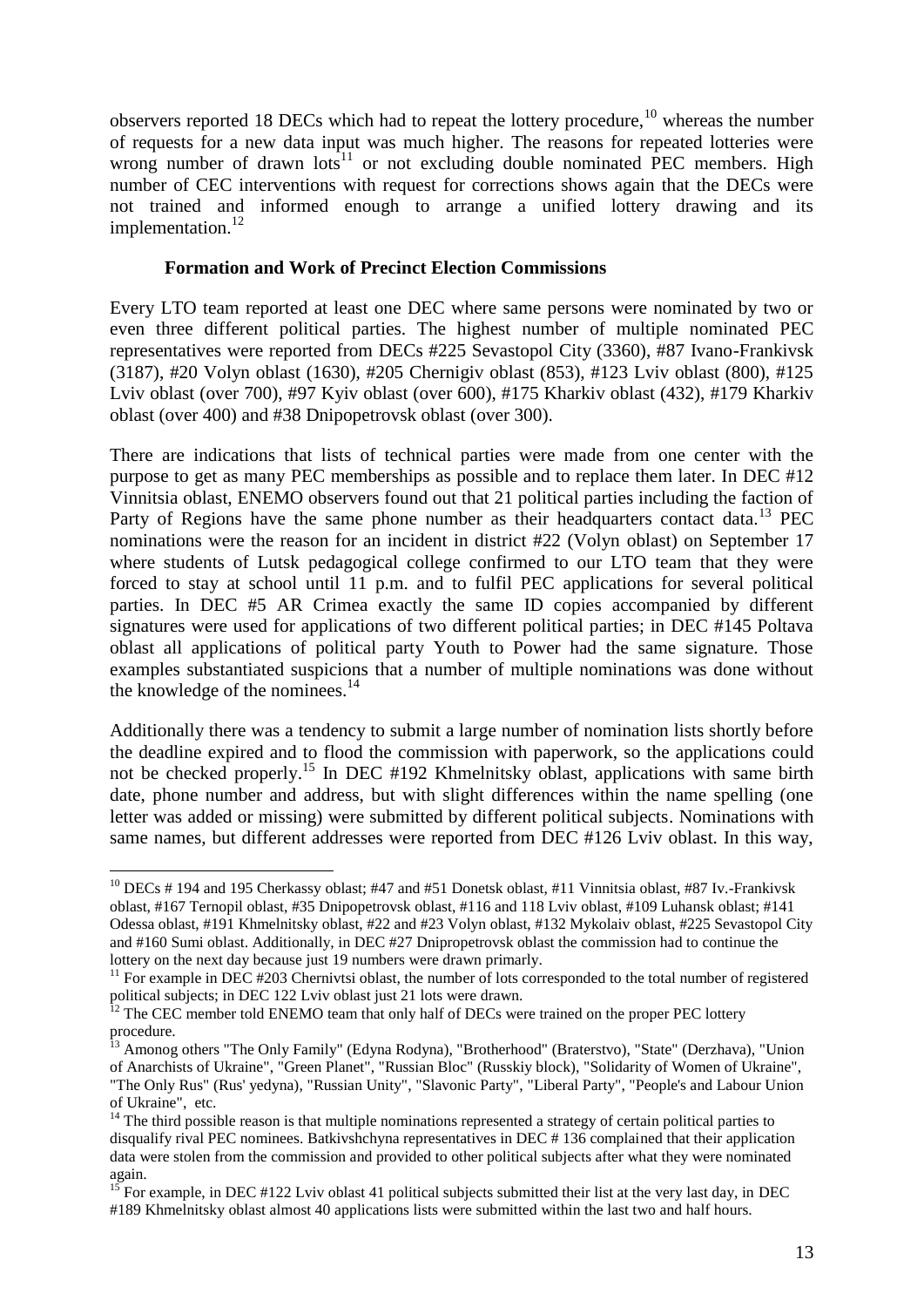CEC software "Vybori 2012" could not detect them as multiple nominations. On the other hand, time pressure hindered the commissions to review in detail all applications.

Most DECs excluded multiple nominees which were detected by CEC software "Vybori 2012" and did not fulfil an application where they confirm their intention to represent only one certain political subject in only one PEC. At least five DECs did not exclude multiple nominated PEC candidates and thus violated the electoral law.<sup>16</sup> Multiple sources confirmed to ENEMO observers that the respective computer programme did check multiple nominations only within a district and not among different constituencies. As consequence, at least 200 persons were chosen for PEC members both in districts #153 and #154 in Rivne oblast.

Due to the fact that many PEC nominees were not aware of political subjects nominating them, a large wave of replacements started already in the first DEC sessions after the establishment of PECs. The highest number of replacements was reported from district#165 Ternopil oblast (over 4000), #110 Luhansk oblast (2820 replacements), #184 and #185 Kherson oblast (1800 respectively 1280), #21 and #19 Volyn oblast (1800 respectively 1500), #78 Zaporozhie oblast and #52 Donetsk oblast (both over 1500), #225 Sevastopol City (1413), #153 Rivne oblast (1300), whereas over 1000 PEC members were exchanged in district #129 Mykolaiv and #6 AR Crimea.<sup>17</sup> Replacements are done both by small technical parties like Youth to Power, Zelena Planeta, Union of Anarchists and well-known parties like UDAR, Party of Regions and Batkivshchyna.

The very majority of DECs used the CEC computer programme "Vybori 2012" on distribution of managerial positions, but some software bugs which provided disparities were detected.<sup>18</sup> At least 17 DECs used other procedures for the distribution of managerial positions. Eight of them were done manually by the Head, Deputy Head or Secretary of DEC and mostly in a non-transparent way.<sup>19</sup> Distribution of PEC managerial positions was often the reason for large disputes within the DECs and caused breaking deadlines for the PEC establishment, especially in Kyiv oblast and Autonomous Republic of Crimea. ENEMO observers attended an incident at DEC #2 (AR Crimea) where police and state security service SBU interrupted the commission session about managerial position distribution just after the midnight of September 26 when the deadline for PEC establishment expired. Observers and party representatives were forced to leave the session; their cell phones were reportedly made unable to function and just security authorities wanted to stay in the room with DEC members.

<u>.</u>

<sup>&</sup>lt;sup>16</sup> Two of them had to repeat the lottery (#141 Odessa oblast and #87 Ivano-Frankivsk oblast), but three DECs (#22 Volyn oblast, #83 and #84 Ivano-Frankivsk oblast) solved the problem with multiple applications in an unlawful way – retrospectively and without of a new lot drawing.

 $17$  All DECs visited by ENEMO observers after the PEC lottery are reporting changes in PEC membership. Other extreme cases with over 900 were found in districts #115 Lviv oblast, #202 Kyiv City and #189 Khmelnitsky oblast. Over 500 replacements happened in districts #203 and #204 Chernivtsi oblast, #12 Vinnitsia oblast, # 116, #117 and #118 Lviv oblast and about 500 in #127 Mykolaiv oblast.

<sup>&</sup>lt;sup>18</sup> For example, in district #68 Zakarpatya oblast oblast European platform has got 49 PEC members and 6 managerial positions, European Party of Ukraine 43 PEC members and 7 managerial positions. Solidarity of Women of Ukraine with 19 PEC members allocated 2 managerial positions, but Zelena Planeta with 15 PEC members became 3 senior staff members.

<sup>&</sup>lt;sup>19</sup> DECs #116 and #122 Lviv oblast; #130, 131 Mykolaiv oblast; #135 Odessa oblast, #97 Kyiv oblast, #200 Cherkasy oblast and #42 Donetsk oblast. Six DECs allowed political subjects to submit proposals and voted than for a compromise solution: DECs #137 Odessa oblast, #167 Ternopil oblast; #188 Khmelnitsky oblast, #131 Mykolaiv oblast and #2 AR Crimea. whereas DECs #165 and #166 (both Ternopil oblast) drew a lot even for PEC senior staff.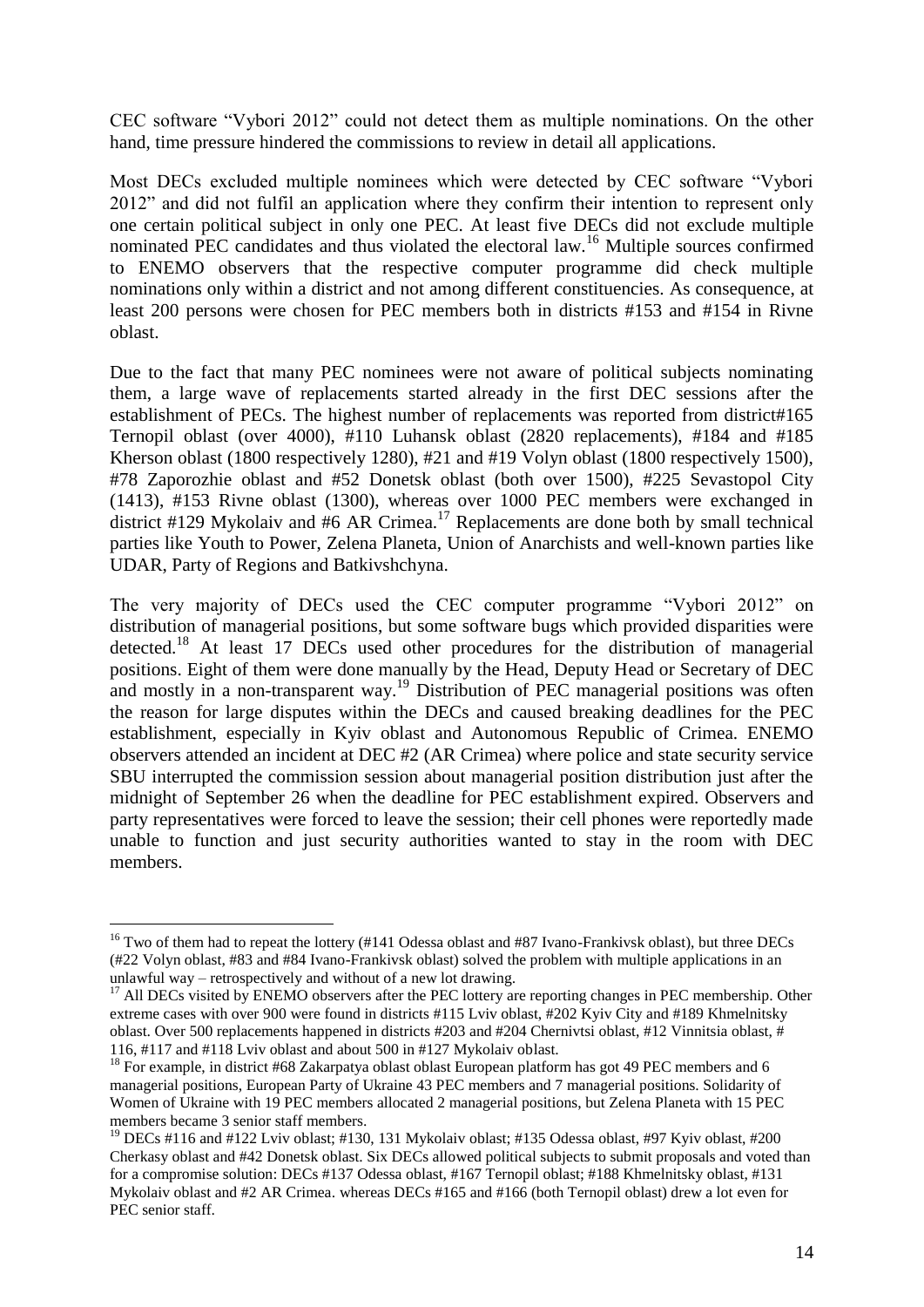Delayed start of PEC functioning was caused also due to wrong contact data of PEC members and submitted applications without of their knowledge. Especially in Lviv oblast, Volyn oblast and Kyiv City, many PECs did not have a quorum for the opening session and they had to wait for replacements. ENEMO observers visited over 100 PEC addresses without finding anyone present, although the deadline for their first meeting expired. The late starts have shortened the time for election preparations and essential PEC member training.

Although representatives of established political parties had mostly worked at same positions in previous elections, the PECs work was characterized by a lack of experience, especially of representatives of smaller political subjects. There was no consistent plan for PEC trainings, the situation was different from DEC to DEC. While ENEMO observers reported satisfactory trainings in Kharkiv and Luhansk oblast, in the most of other regions trainings were disorganized and insufficient. On-going replacements caused that some of PEC members did not attend an official training at all.

PEC members were additionally trained by political parties. In AR Crimea, an audio record of training for Party of Regions PEC members held by Boris Frotman was published in media. Frotman instructed commissioners how to ensure majority in PECs by cooperating with members of technical parties, pressuring oppositional commission members and expelling their chairmen. Separately he explained the reporting system with Party of Region curators who will coordinate the massive transportation of voters to the polling stations. Another training in AR Crimea was held in public administration rooms by Vladimir Sidorov advising Party of Regions agitators how to illegally register voters which are not in Voting Register and how to destroy rival agitation materials. OPORA reported that similar training was provided by Party of Regions in Volyn oblast where PEC members were instructed how to falsify election results by incorrect data input at counting procedure. In PECs #070297 Volyn oblast and #618553 Khmelnitsky oblast members nominated by other parties stated that she was trained by Party of Regions.

17 PEC members could not answer to ENEMO observers which party they are actually representing.<sup>20</sup> Seven members said that they are representing Party of Regions at first and had to correct themselves or even stated openly that they are representing although they knew that they have been nominated officially by another political subject.<sup>21</sup> In districts  $#18$ Vinnitsia oblast and #141 Odessa oblast, local branches of People's Party respectively Ukrainian National Party and Our Ukraine did not know their PEC representatives nominated by their headquarter in Kyiv. That facts support the mentioned indications that certain political parties are delegating commissioners who actually follow interests of other political subjects.

## **CAMPAIGN VIOLATIONS**

1

The official campaign started on July 31 and was intense as reflected in big rallies and meetings all over the country, billboard, poster and tent installations, distribution of leaflets and door-to-door activities both in urban and rural areas. Most visible and active parties in campaigning are Party of Regions, United Opposition – Batkivshchyna, Communist Party of Ukraine, Ukraine Forward, UDAR and Svoboda. Additionally, in most constituencies self-

 $^{20}$  #121294 Dnipropetrovsk oblast, #011186 and #011177 AR Crimea; #480860, #480818, #480773, #480859, #480772, #480821, #480822, #480841 Mykolaiv oblast, #681507 Khmelnitsky oblast, #531144 Poltava oblast, #070499 and 070522 Volyn oblast, #461900 Lviv oblast, #440740 and #440741 Luhansk oblast

<sup>&</sup>lt;sup>21</sup> #681486 and #681421 Khmelnitsky oblast, #611108 Ternopil oblast, #070297, #071043 and #070019 Volyn oblast; #560669 Rivne oblast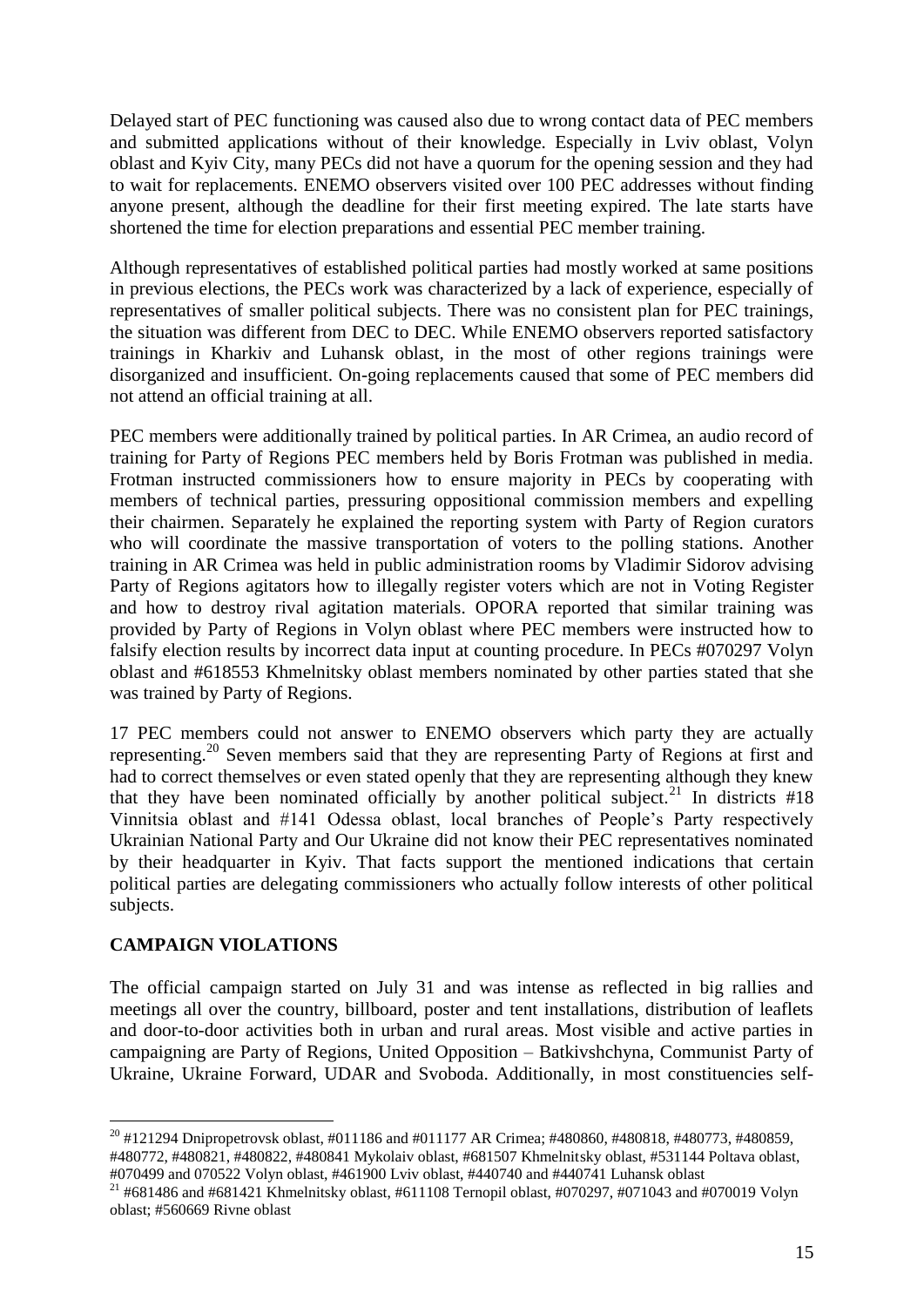nominated candidates with a business background are running their local election campaigns for majoritarian MP seat.

Obstructions of campaign rallies of Batkivshchyna and UDAR were reported by ENEMO observers from Odessa, Kharkiv, Donetsk, Kirivograd, Cherkasy and Simferopol. In all of these cases, rallies were disturbed by not labelled groups of persons or by unannounced meetings of activists of Party of Regions. In Luhansk oblast, Communist Party and Party of Regions are disturbing rallies of each other; a communist rally was accompanied by a counter-rally of Radical Party including inflammatory language and harassment. Local authorities in Zaporozhie oblast are very active in limiting campaign possibilities, especially for political party UDAR. On October 5 an UDAR rally with its party leader Vitaly Klitchko was announced in district #82, the city council was informed about the meeting one day before it. On the same day, the local authorities adopted a resolution to reconstruct the respective square and started the works on the morning of the rally.

Many political parties complained about illegal campaigning against their candidates. ENEMO teams reported 71 such cases, among that 19 against Party of Regions candidates, 17 against candidates of United Opposition, 12 against self-nominated candidates and 9 against - UDAR candidates. Mostly disinformation in form of flyers or fake newspapers was spread out in the name of a certain candidate, but there are also billboards and graffiti discrediting political parties. Internet was used for negative campaigning as well, especially in AR Crimea. In majority of cases it is impossible to trace the initiators; parties are usually accusing their rivals. Although the President of Ukraine Victor Janukovitch is not running as a candidate in parliamentary elections, negative campaign was used against him as well, especially in Lviv, Volyn oblast and Simferopol.

UDAR party claims damage on their billboards (Sevastopol City, AR Crimea, Cherkassy, Kirovograd, Lviv, Zakarpatya and Zaporozhie oblasts). Batkivshchyna, Svoboda and UDAR complained about difficult access to media and billboard places. In Zaporozhie (UDAR), Odessa (Batkivshchyna and UDAR), Kharkiv (Batkivshchyna and Svoboda) and Poltava (Svoboda) oblast ENEMO observers confirmed that those parties have just few billboards or have got less visible advertisement places in some districts. An owner of a billboard company in Zaporozhie oblast admitted to ENEMO observers that Party of Regions was telling him how many billboard places he can allocate to other parties (reportedly 20-30 spots for Batkivshchyna and Communist Party, no billboards for UDAR) and he was pressured to deny access to oppositional parties although there are free billboards locations. Furthermore, in Mykolaiv, Odessa, and Zaporozhie billboard companies and newspapers cancelled already signed contracts about election advertisement of UO Batkivshchyna and UDAR.

Harassment and intimidation of candidates increased significantly within the last month of the election campaign. In district #18 (Vinnitsia oblast) the self-nominated candidate Ruslan Demchuk has been arrested after an investigation of tax administration. In district #9 the charge against a candidate of Batkivshchyna has been increased from hooliganism to attempted murder. In both cases, the arrested candidates were challenging candidates of Party of Regions. In #72 Zakarpatya oblast, a self-nominated candidate was arrested and charged for several crimes from the period of 2008-2010. ENEMO observers reported four cases of candidates hiding from security authorities after investigations on them has been opened: in districts #82 Zaporozhie oblast (candidate Kryvohatka from UDAR, first 2008 incident at his factory then tax investigation), #107 Luhansk oblast (self-nominated candidate Shahov, charged for hooliganism case from 2011); #30 in Dnipropetrovsk oblast (self-nominated candidate Kupryi) and #132 Mykolaiv oblast (candidate Kornackiy from Batkivshchyna).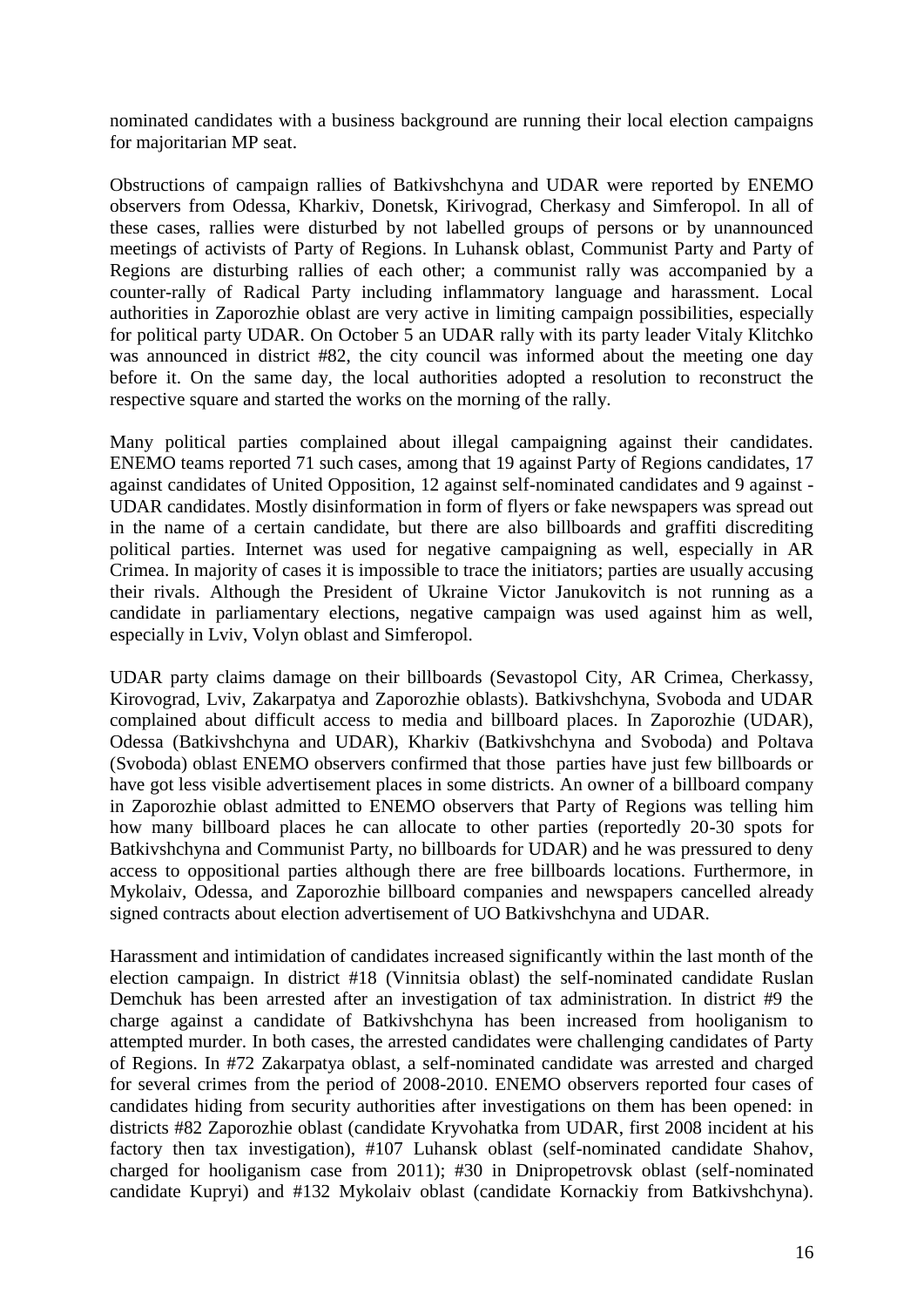UDAR candidate Sabashuk has already paid a bail in district #74 (Zaporozhie oblast), whereas candidate Struk was facing several charges after he announced that he will not run for Party of Regions, but as a self-nominated candidate in district #104 (Luhansk oblast). In district #4 AR Crimea, the prosecutor opened a 16 years old case against the selfnominated candidate Kotlearevski. Police attendance in candidate headquarters was reported from districts #122 Lviv oblast (Batkivshchyna candidate). In Luhansk oblast, especially selfnominated candidates cooperating in so-called "Kommanda Serhia Shahova" are pressured by police. Beside Shahov himself, security authorities are visiting the headquarters and apartments of candidates Juchenko (district #110) and Makarov (#109) regulary. In latter case, police could not present a stamped search warrant to ENEMO observers.

ENEMO observers reported United Opposition candidates being seriously physically attacked in districts #120 Lviv oblast (a female candidate and investigative journalist) and #169 Kharkiv oblast as well as their head of campaign office in district #222 (Kyiv city). In district # 167 Ternopil oblast, #92 Kyiv oblast and #159 Sumi oblast, candidates of Our Ukraine, UDAR respectively Svoboda have been beaten, whereas in district #47 Donetsk oblast the car with candidate of Green Party Cypin was shot at. Additionally, in Donetsk a candidate from People's Party was shot at as well, her husband was even hit. In district #132 Mykolaiv oblast a Batkivshchyna candidate had to bring his family abroad after harassment.

There are four cases of candidates who already resigned after arrests or pressure: mentioned candidates Demchuk and Cypin withdrew after being arrested respectively shot at; furthermore multiple sources confirmed withdrawal of governor of Volyn oblast and candidate in district #22 being pressured by influential self-nominated candidates in their constituencies; in district #80 Zaporozhie oblast UDAR candidate resigned after pressure by tax administration and threats.

## **It is remarkable that no pressure has been reported on candidates of Party of Regions, Communist Party and Ukraine Forward.**

Domestic observer groups (OPORA, CVU) report on a high number of cases of voter bribery by candidates. ENEMO observers attended some of cases of indirect voter bribery, for example in district #135 Odessa oblast where the Charity Foundation of the Party of Regions candidate Sergey Kivalov launched a social program "Odessa by other eyes" that offered glasses for free for elderly people. In district 138 Odessa oblast, the organizers of the Teacher Day distributed cognac and chocolate to elderly teachers in bags with the sign of the Fursin Foundation, founded by local Party of Regions single mandate candidate. In district #201 Chernivtsi oblast ENEMO observers were denied to enter a concert sponsored by the Party of Regions candidate Mihailishin where visitors were given gifts with campaign materials. Charity funds and social initiatives of candidates Azarov (#47 Donetsk oblast), Kulinich (#147 Poltava oblast) and Zaluzhny (#144 Poltava oblast) were also active in distributing gifts for students and poor people during the election period. The court appeals relating most of these cases were rejected by district and appeal administrative courts.

## **ABUSE OF ADMINISTRATIVE RESOURCES**

Abuse of administrative resources was reported from oblasts where projects of local authorities financed by public budgets are directly presented as personal achievements of candidates e.g. road and building constructions. Such cases were recorded to promote Party of Regions candidates Irina Bereznaeva (Kharkiv), Oleksandr Presman (Odessa) and Konstanti Gudzenko (Dnipropetrovsk), self-nominated candidates Irina Gorin (Kharkiv), Aleksandar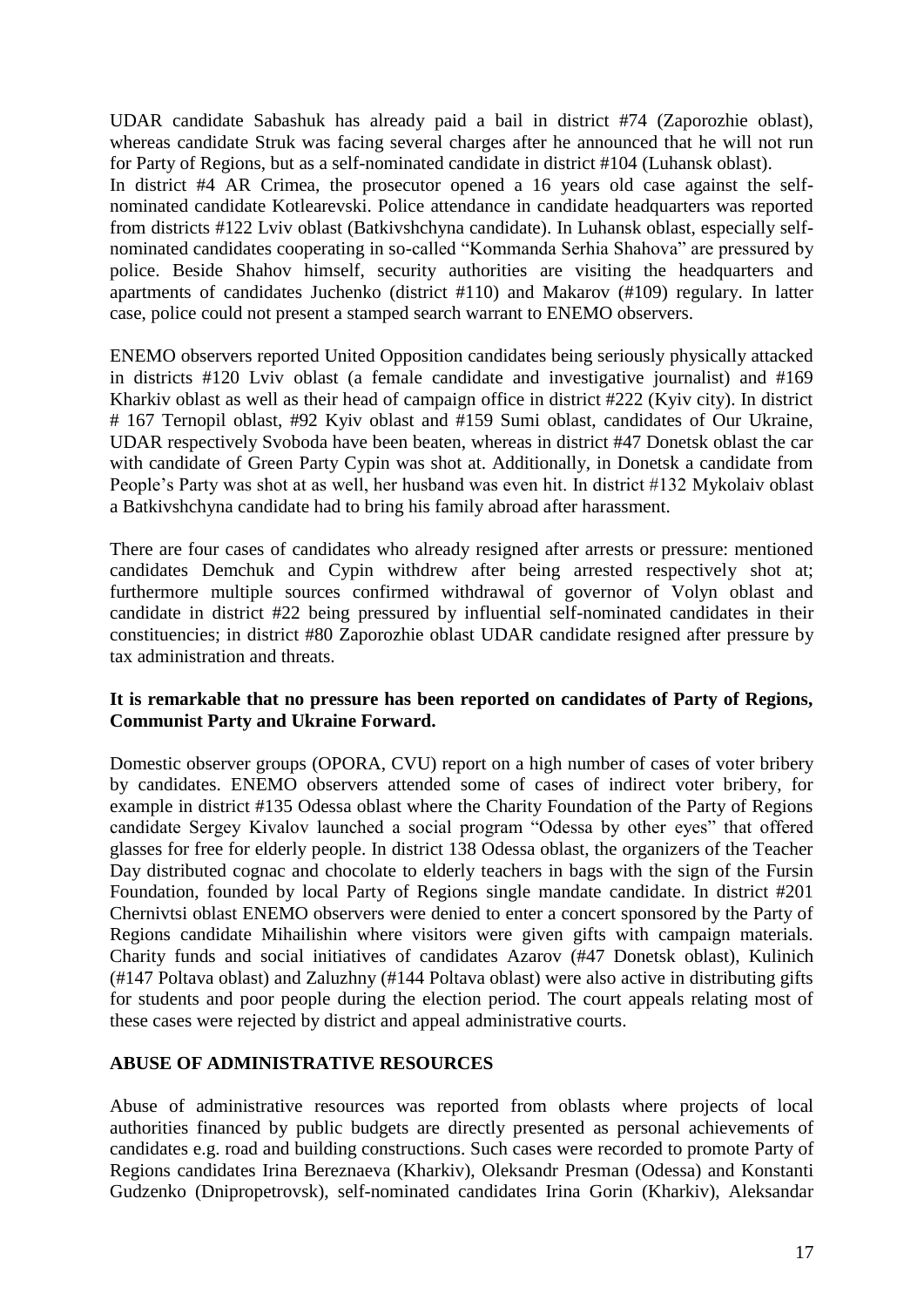Momot (Dnipropetrovsk) and Galina Gereda (Kyiv). In Odessa, a large-scale "People's Medical Checkup Initiative" was launched recently financed from the so called "People's Budget". People's Budget was widely publicized in municipal media with reference to the Party of Regions, claiming projects financed by the official public budget to be a part of the partisan initiative. For example, street construction workers in Odessa were recorded by wearing vests of Party of Regions during the work.

Administrative and public buildings such as theatres, public transport vehicles and stations were often used for endorsing candidates or political party propaganda (flags and posters). Such violations promoting Party of Regions and their candidates were reported from eight regions: AR Crimea, Simferopol City, Cherkasy, Zaporozhie, Odessa, Mykolaiv, Zaporozhie and Donetsk oblasts. In Odessa, Vinnitsia, Cherkasy and Dnipopetrovsk oblast, firefighters vehicles were openly used for installation of Party of Region billboards. In contrast to that, public transport vehicles and bus stops were used for campaigning not just by Party of Regions, but also by Svoboda, Communist Party, Batkivshchyna, political party Soyuz Crimea and at least 15 self-nominated candidates. Mayors and Governors were reported in at least 24 districts to support candidates of Party of Regions openly and even on billboards. However, these cases were not recognized by courts to be a violation of electoral law since it is not clear if they were doing that within of their working hours.

Abuse of administration resources during the Independence Day was reported by a large number of ENEMO teams across of Ukraine. Public manifestations organized by the local administration were used for campaigning by local ruling parties. Party flags were part of official celebrations in Kharkiv, Odessa, Mykolaiv, Sumy, Zaporozhie, Kirovograd and Donetsk (Party of Regions) as well as in Lviv (Batkivshchyna and Svoboda). Inflammatory language during the celebration was reported from Lviv oblast where United Opposition and Svoboda exploited the opportunity to raise historical conflicts from Second World War and to compare them with the current situation. In addition, political party Svoboda representatives in Zhovkva (Lviv oblast) were distributing school diaries with their party symbols and xenophobic messages related to the Ukrainian history among pupils openly. Svoboda used a very inflammatory language in their leaflets in Volyn oblast demanding death-penalties for the leader of Ukraine Forward Natalia Korolevska and "Russians and Jews who do not let Ukrainians to live freely".

The opening of the school year was used for election campaigning in a similar way as the Independence Day. Local officials, mostly running as self-nominated or Party of Regions candidates misused celebrations attended by parents of pupils to promote their own political program. In Odessa, Donetsk, Kharkiv, Simoferopol, Lutsk, Dnipropetrovsk, Hudlyovo (Zakarpatya oblast) and Luhansk candidates were recorded donating busses, uniforms, computers or books to schools respectively other children gifts supported by high media coverage. ENEMO observers registered over 47 cases of election agitation in universities, schools, and even kindergartens, especially in Volyn oblast. Day of Teachers and other comparable events were largely accompanied by campaign activities of local ruling structures – for example Party of Regions in Donetsk, Odessa oblasts and AR Crimea.

## **MEDIA**

The ENEMO Mission has not carried out a full scale media monitoring. All comments in this section are therefore based on ordinary observations, media reports, interviews with media actors and evidence they were able to provide us with.